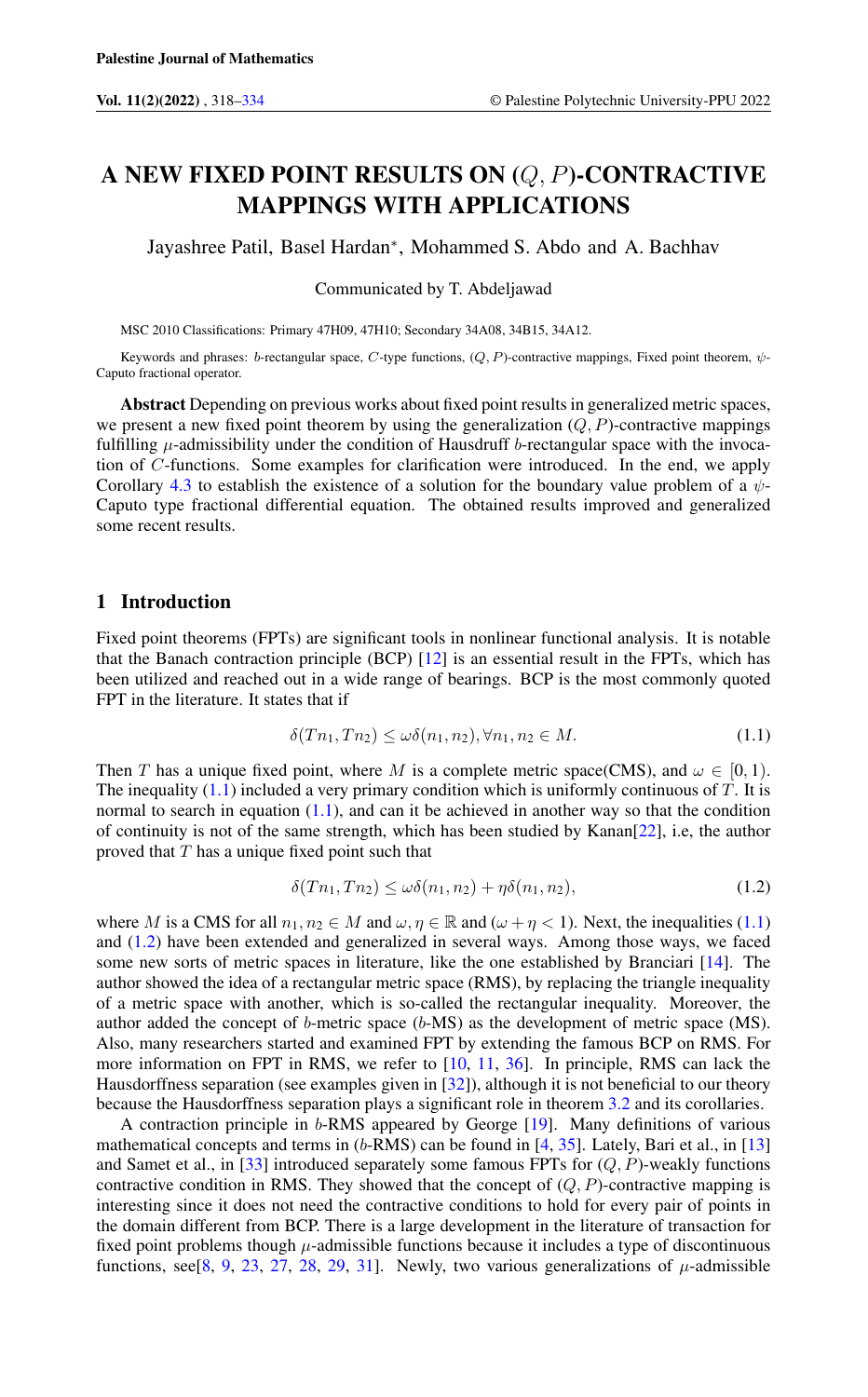function were presented by Ansari in [\[9\]](#page-14-9) which applied the notion of C-type functions, and Budhia et al. in [\[15\]](#page-14-10) which employed an RMS. In this paper, we will give some results depending on [\[9\]](#page-14-9) and [\[15\]](#page-14-10) on generalized RMS. Moreover, we apply our results to establish the existence of a unique solution for the boundary value problem of a  $\psi$ -Caputo type of fractional differential equation. The obtained results improve and generalize some recent results.

# 2 preliminaries

In this part, we establish the foundation of our prime results.

**Definition 2.1.** [\[4\]](#page-14-6) Suppose M be a non-empty set and the mapping  $\delta : M \times M \to [0, \infty)$ satisfies

(i)  $\delta(n_1, n_2) = 0$ , if and only if  $n_1 = n_2$ ;

**(ii)** 
$$
\delta(n_1, n_2) = \delta(n_2, n_1);
$$

(iii) there exist a real number  $s \ge 1$  for all  $n_1, n_2, m \in M$  such that

 $\delta(n_1, n_2) \leq s[\delta(n_1, m) + \delta(m, n_2)], (b - triangular inequality).$ 

Then  $\delta$  is called a b-metric on M and  $(M, \delta)$  is called a b-MS with coefficient s.

**Remark 2.2.** [\[16\]](#page-14-11) The type of  $b$ -MS is greater than the type of MS, where a  $b$ -MS is an MS when  $s=1$ .

**Example 2.3.** [\[16\]](#page-14-11) Let  $M = \mathbb{R}$  and  $\delta : M \times M \to \mathbb{R}^+$ , such that  $\delta(n_1, n_2) = |n_1 - n_2|$  $3$ , then  $(M, \delta)$  is a b-MS, with  $s = 3$ .

**Definition 2.4.** [\[14\]](#page-14-2) Suppose M be a non-empty set. A function  $\delta : M \times M \to [0, \infty)$  is a b-RMS on *M* if, for all  $n_1, n_2, m_1, m_2 \in M$  with  $m_1 \neq m_2$  and  $m_1, m_2 \notin \{n_1, n_2\}$ 

(i)  $\delta(n_1, n_2) = 0$ , if and only if  $n_1 = n_2$ ;

**(ii)** 
$$
\delta(n_1, n_2) = \delta(n_2, n_1);
$$

(iii)  $\delta(n_1, m_1) \leq \delta(n_1, m_2) + \delta(m_2, n_2) + \delta(n_2, m_1)$ , (rectangular inequality),

Then  $(M, \delta)$  is called an RMS.

For more definitions of concept related to this new category of RMS, see [\[14,](#page-14-2) [18\]](#page-14-12).

**Definition 2.5.** [\[19,](#page-14-5) [21\]](#page-15-10) Let M be a non-empty set and the mapping  $\delta : M \times M \to [0, \infty)$  satisfies

(i)  $\delta(n_1, n_2) = 0$ , if and only if  $n_1 = n_2$  for all  $n_1, n_2 \in M$ ;

**(ii)** 
$$
\delta(n_1, n_2) = \delta(n_2, n_1)
$$
 for all  $n_1, n_2 \in M$ ;

(iii) there exists a real number  $s \geq 1$  such that

$$
\delta(n_1, m_1) \leq s[\delta(n_1, m_2) + \delta(m_2, n_2) + \delta(n_2, m_1)], (b - rectangular inequality).
$$

For all  $n_1, n_2 \in M$  and all  $(m_1 \neq m_2) \notin \{n_1, n_2\}.$ 

Then  $\delta$  is called a b-rectangular metric on M and  $(M, \delta)$  is called a b-RMS with coefficient s.

**Remark 2.6.** [\[19\]](#page-14-5) Every MS is a RMS and every RMS is b-RMS (with  $s = 1$ ). However, the opposite of implying above is not valid.

**Example 2.7.** [\[19\]](#page-14-5) Suppose,  $M = N$  and  $\delta : M \times M \rightarrow M$  as

$$
\delta(n_1, n_2) = \begin{cases}\n0, & if \quad n_1 = n_2; \\
4\omega, & if \quad n_1, n_2 \in \{1, 2\}, n_1 \neq n_2; \\
\omega, & if \quad n_1 \text{ or } n_2 \notin \{1, 2\}, n_1 \neq n_2.\n\end{cases}
$$

Consider,  $\omega \in (0, \infty)$ . Hence,  $(M, \delta)$  is a b-RMS  $(s = 4/3)$ , but  $(M, \delta)$  is not RMS, take

$$
\delta(1,2) = 4\omega > 3\omega = \delta(1,3) + \delta(3,4) + \delta(4,2).
$$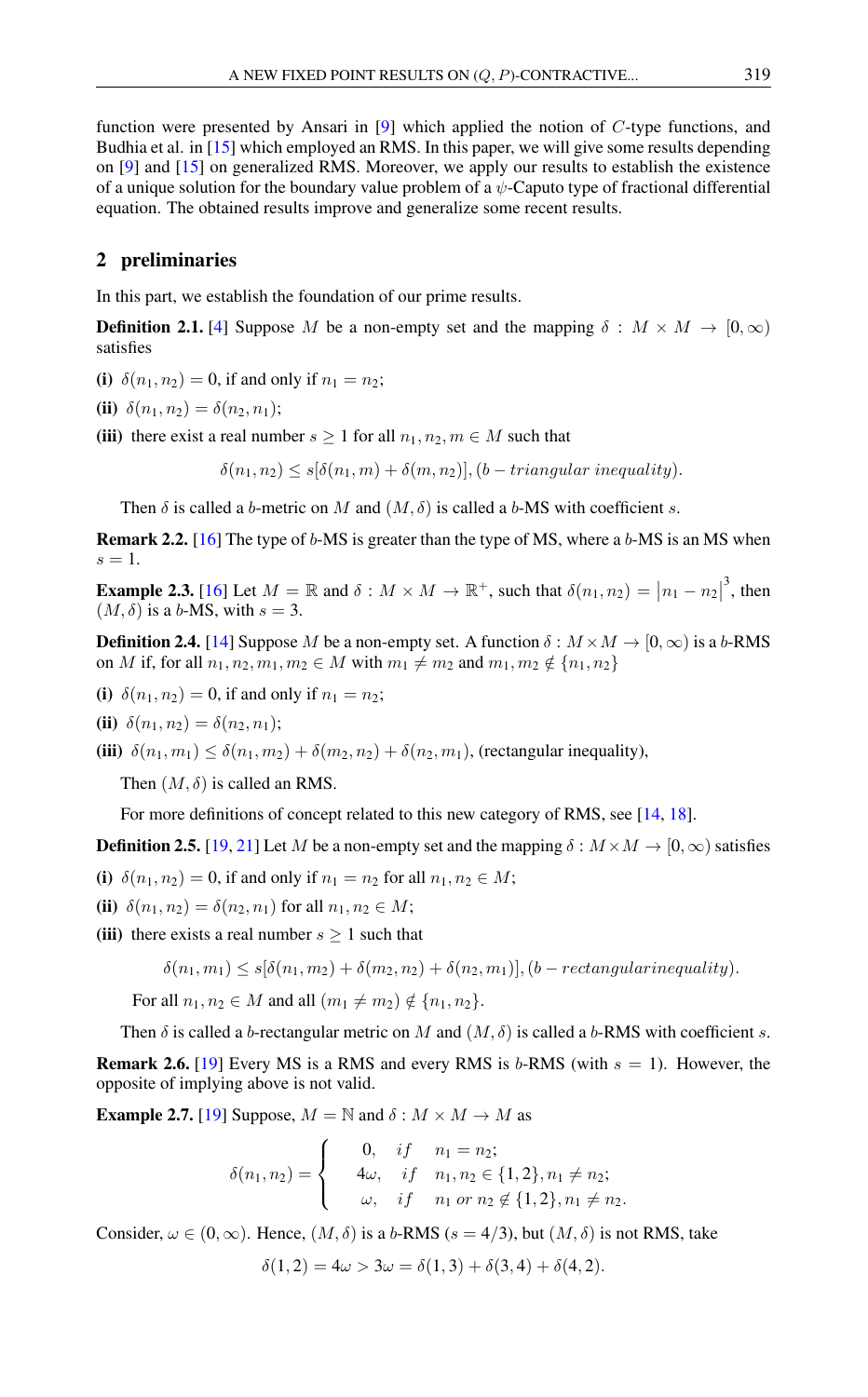We introduce the convergent sequences, Cauchy sequence, and competence of  $bRMS$  as

**Definition 2.8.** [\[19\]](#page-14-5) Suppose,  $(M, \delta)$  be a b-RMS,  $\{n_i\}$  be a sequence in M and  $n \in M$ . Then

- (i) A sequence  $\{n_i\}$  is said to be convergent in  $(M, \delta)$  and converges to n, if for all  $\epsilon > 0$  there exists  $i_0 \in \mathbb{N}$  such that  $\delta(n_i, n) < \epsilon$ , for all  $i > i_0$  and this truth is act via  $\lim_{n \to \infty} \{n_i\}$  $i \rightarrow \infty$ n or  $\{n_i\} \to n$  as  $i \to \infty$ .
- (ii) A sequence  $\{n_i\}$  is said to be Cauchy sequence in  $(M, \delta)$  if for all  $\epsilon > 0$  there exists  $i_0 \in \mathbb{N}$ such that  $\delta(n_i, n_{i+\eta}) < \epsilon$ , for all  $i > i_0, \eta > 0$  or equivalently, if  $\lim_{i \to \infty} \delta(n_i, n_{i+\eta}) = 0$ , for all  $n > 0$ .
- (iii)  $(M, \delta)$  is said to be a complete b-RMS if every Cauchy sequence in M converges to some  $n \in M$ .

The next major lemmas are helpful in providing principle outcomes

**Lemma 2.9.** *[\[30\]](#page-15-11) Suppose,*  $(M, \delta)$  *be a b-RMS with*  $s \geq 1$  *and let*  $\{n_i\}$  *be a Cauchy sequence in* M such that  $n_i \neq n_j$  when it was  $i \neq j$ . Then  $\{n_i\}$  be able convergence at most one point.

**Lemma 2.10.** *[\[30\]](#page-15-11) Suppose,*  $(M, \delta)$  *be a b-RMS with*  $s \geq 1$ *,* 

(i) Suppose that the sequences  $\{n_i\}, \{m_i\} \in M$  where  $n_i \to n$ ,  $m_i \to m$  as  $i \to \infty$ , such that  $n_i \neq n, m_i \neq m$ , for all  $i \in \mathbb{N}$ . Thus we have

$$
\frac{1}{s}\delta(n,m) \le \lim_{i \to \infty} \inf \delta(n_i, m_i) \le \lim_{i \to \infty} \sup \delta(n_i, m_i) \le s\delta(n,m). \tag{2.1}
$$

(ii) *Suppose*  $m \in M$  *and*  $\{n_i\}$  *is a Cauchy sequence in* M *where*  $n_i \neq n_j$ *, for all*  $i, j \in \mathbb{N}, i \neq j$ *. where*  $n_i \rightarrow n$ ,  $n_j \rightarrow m$  *as*  $i \rightarrow \infty$ ,  $n \neq m$ *. Thus we have* 

$$
\frac{1}{s}\delta(n,m) \le \lim_{i \to \infty} \inf \delta(n_i,m) \le \lim_{i \to \infty} \sup \delta(n_i,m) \le s\delta(n,m). \tag{2.2}
$$

<span id="page-2-0"></span>**Definition 2.11.** [\[33\]](#page-15-4) Suppose, T be a self mapping on a metric space  $(M, \delta)$  and suppose  $\mu$ :  $M \times M \to [0, \infty)$  be a function. T is called a  $\mu$ -admissible function if  $\mu(Tn_1, Tn_2) \geq 1$ whenever  $\mu(n_1, n_2) \geq 1, \forall n_1, n_2 \in M$ .

**Definition 2.12.** [\[33\]](#page-15-4) Suppose, T be a self mapping on a metric space  $(M, \delta)$ . A map T is called a  $(\mu, Q)$ -contractive mapping if there exist two functions  $\mu : M \times M \to [0, \infty)$  and  $Q : [0, +\infty) \to [0, +\infty)$  such that

$$
\mu(n_1, n_2)\delta(Tn_1, Tn_2) \le Q(n_1, n_2) \quad \forall n_1, n_2 \in M,\tag{2.3}
$$

where Q is a non-decreasing functions such that  $\sum_{i=1}^{\infty} Q^{i}(t) < +\infty$ , for all  $t > 0$ , and  $Q^{i}$  is the  $i^{th}$  iteration of Q.

For examples to  $\mu$ -admissible and  $(\mu, Q)$ -contractive mappings, see [\[24,](#page-15-12) [33\]](#page-15-4).

<span id="page-2-1"></span>**Definition 2.13.** [\[31\]](#page-15-9) Suppose, T be a self-mapping on a metric space  $(M, \delta)$  and suppose  $\mu, \nu$ :  $M \times M \to [0,\infty)$  are two mappings. A map T is called  $\mu$ -admissible with respect to v if  $\mu(T n_1, T n_2) \ge v(T n_1, T n_2)$  where  $\mu(n_1, n_2) \ge v(n_1, n_2)$ ,  $\forall n_1, n_2 \in M$ . Observe that, if  $v(n_1, n_2) = 1$  for all  $n_1, n_2 \in M$ , thus this definition led to Definition [2.11.](#page-2-0) Likewise, if we pick  $\mu(n_1, n_2) = 1$ , then we say that T is a v-sub admissible functions.

Ansari in [\[9\]](#page-14-9) introduced the definition for the type of C-function as

**Definition 2.14.** A type of C-function  $g : [0, \infty) \times [0, \infty) \to \mathbb{R}$  is a continuous functions such that,

- (i)  $g(\alpha_1, \alpha_2) \leq \alpha_1$ ;
- (ii)  $g(\alpha_1, \alpha_2) = \alpha_1 \Rightarrow \alpha_1 = 0$  or  $\alpha_2 = 0$ .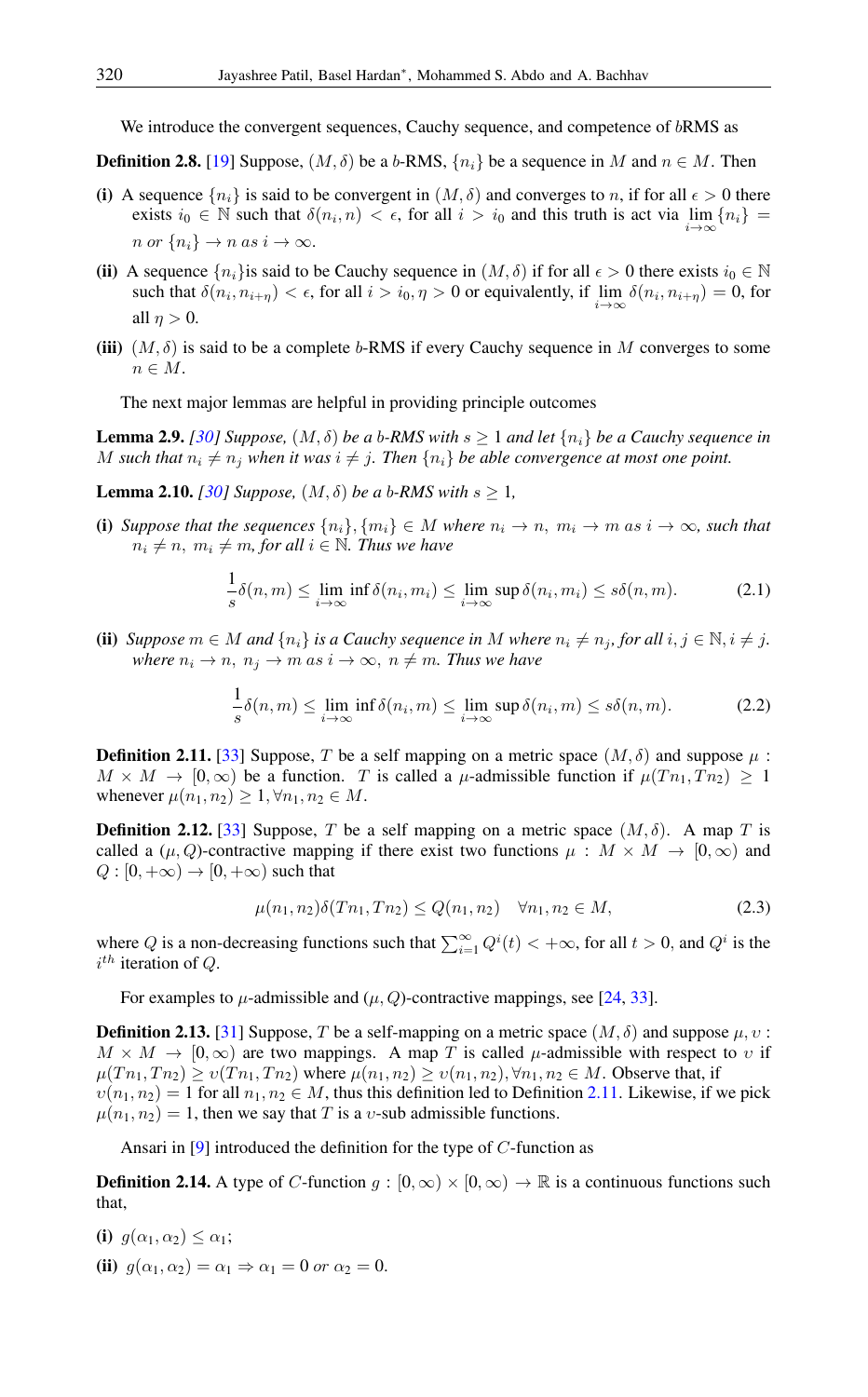$\forall \alpha_1, \alpha_2 \in [0, \infty).$ 

For examples of the type of C-function, see [\[9\]](#page-14-9).

<span id="page-3-4"></span>**Definition 2.15.** [\[25\]](#page-15-13) A non-decreasing continuous map  $Q : [0, \infty) \to [0, \infty)$  is called an altering distance mapping whenever  $Q(\alpha) = 0 \Leftrightarrow \alpha = 0$ .

Remark 2.16. Type of altering distance mapping, we denoted it by sympole  $\sigma$ .

In the next section, we present a new fixed point theorem using the generalization  $(\mu, Q)$ contractive mappings fulfilling  $\mu$ -admissibility under the condition of Hausdruff b-rectangular space with the invocation of type C- functions.

# 3 Main Results

In this section, we shall introduce new results of fixed point in b-RMS. Then it is applied to obtain the uniqueness of a solution for generalized fractional boundary value problem. Let us start with the following

**Definition 3.1.** Let  $(M, \delta)$  be a b-RM,S, with  $s \ge 1$  and let  $\mu$ ,  $\upsilon$  as in Definition [2.13.](#page-2-1) M is said to be  $\mu$ -orderly with respect to v if for a sequence  $\{n_i\}$  in M with  $\mu(n_i, n_{i+1}) \ge v(n_i, n_{i+1})$  for all  $i \geq N$  and  $n_i \to n$  as  $i \to \infty$ , therefore  $\mu(n_i, n) \geq \nu(n_i, n)$ , for all  $i \geq N$ .

Our primary result is

<span id="page-3-0"></span>**Theorem 3.2.** Let  $(M, \delta)$  be a complete Hausdorff b-RMS,  $s \geq 1$  and  $T : M \rightarrow M$  be an  $\mu$ -admissible function with respect to v. Let  $g \in C$ - type functions and  $Q, P \in \mathcal{O}$  such that

$$
\mu(n_1, n_2) \ge \nu(n_1, n_2) \Rightarrow Q\left(\frac{1}{s}\delta(Tn_1, Tn_2)\right) \le g\big[Q\big(\rho(n_1, n_2)\big), P\big(\rho(n_1, n_2)\big)\big],\tag{3.1}
$$

*for all*  $n_1, n_2 \in M$ *. Where,* 

<span id="page-3-3"></span>
$$
\rho(n_1, n_2) = \sup \left\{ \begin{array}{c} \frac{1}{s} \delta(n_1, n_2), \frac{1}{s} \delta(n_1, T n_1), \frac{1}{s} \delta(n_2, T n_2), \\ \frac{\delta(n_1, T n_1) \delta(n_2, T n_2)}{s + s \delta(n_1, n_2)}, \frac{\delta(n_1, T n_1) \delta(n_2, T n_2)}{s + s \delta(T n_1, T n_2)} \end{array} \right\}.
$$
(3.2)

*Suppose that*

- **a**  $\mu(n_0, T n_0) \ge v(n_0, T n_0)$  *for some*  $n_0 \in M$ *;*
- **b**  $\mu(m_{i(n)-1}, m_{j(n)-1}) \ge v(m_{i(n)-1}, m_{j(n)-1})$ , for all  $m_i \ne m_j$ ;
- **c** either T is continuous or  $\mu(m_{i(n)-1}, m_{j(n)-1}) \ge v(m_{i(n)-1}, m_{j(n)-1})$ , for all  $m_i \subset M$ .

*Then there exists*  $n \in M$  *such that*  $T^k n = n$ , for some  $k \in \mathbb{N}$  *that is, n is a periodic point, but if for each periodic point* n *satisfying*  $\mu(n, T_n) \ge \nu(n, T_n)$ *, then* T has a fixed point. Moreover, *the fixed point is unique if*

 $\forall a, b \in g(T) = \{n \in M : Tn = n\}$ , such that  $\mu(a, b) \geq \nu(a, b)$ .

*Proof.* Given  $m_0 \in M$ , such that

$$
\mu(m_0, Tm_0) \ge v(m_0, Tm_0). \tag{3.3}
$$

Consider the iteration

<span id="page-3-2"></span><span id="page-3-1"></span>
$$
T^i m_0 = T m_{i-1} = m_i,
$$
\n(3.4)

such that  $m_i \neq m_{i+1}$ , for all  $i \in \mathbb{N}$ . So, by [\(3.4\)](#page-3-1) and since T satisfied Definition [2.13](#page-2-1) and by using  $(3.3)$  we have

$$
\mu(n_1, n_2) = \mu(Tn_0, T^2n_0) \ge \nu(Tn_0, T^2n_0) = \nu(n_1, n_2)
$$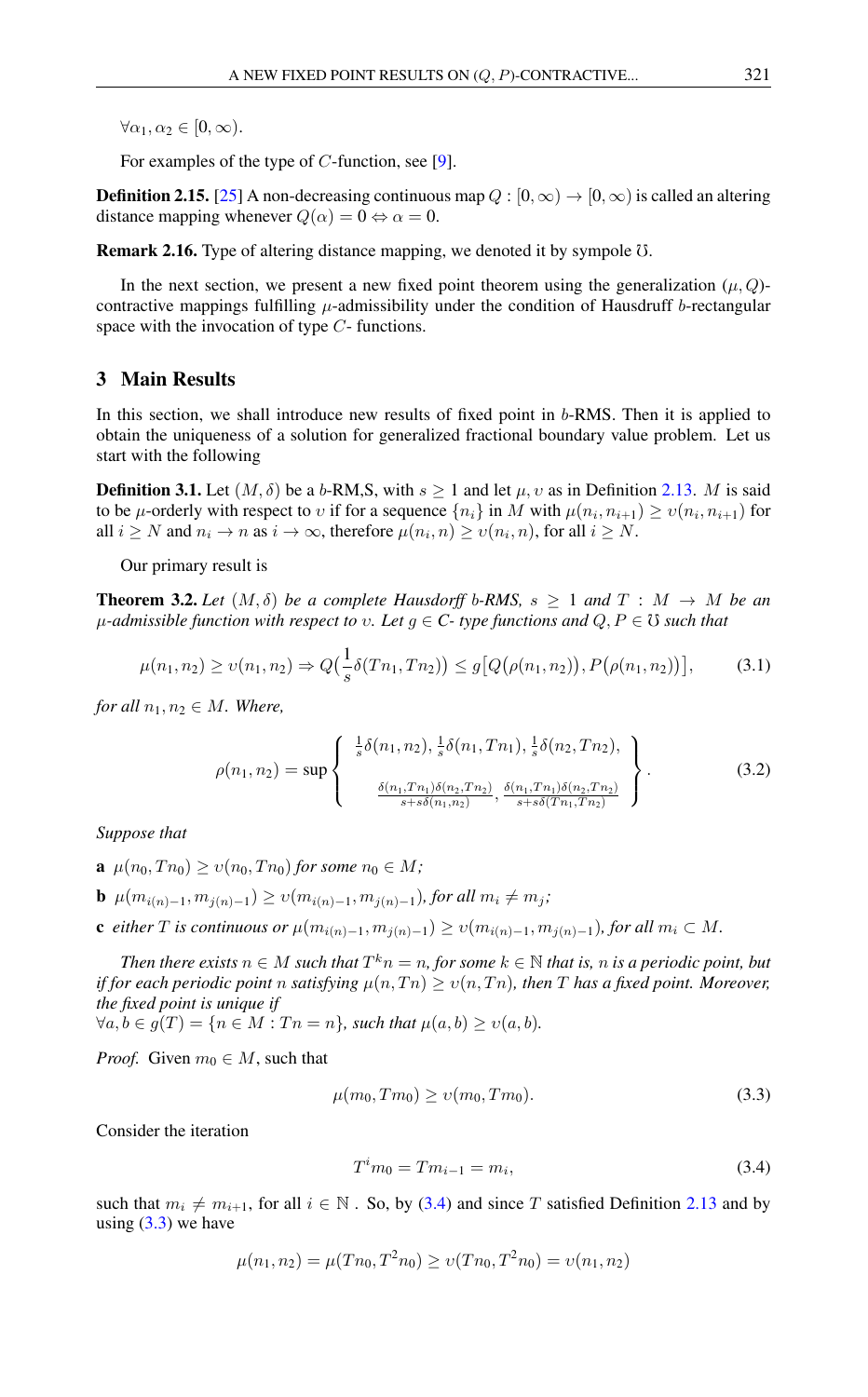By induction, we obtain

<span id="page-4-0"></span>
$$
\mu(m_i, m_{i+1}) \ge \nu(m_i, m_{i+1}), \forall i \in \mathbb{N}
$$

In the beginning, we shall show that  $\frac{1}{s}\delta(m_i, m_{i+1}) \to 0$ , as  $i \to \infty$ , i.e.  $\delta(m_i, m_{i+1})$  is nonincreasing.

By  $(3.1)$ , we get

$$
Q(\frac{1}{s}\delta(m_i, m_{i+1})) = Q(\frac{1}{s}\delta(Tm_{i-1}, Tm_i)) \le g[Q(\rho(m_{i-1}, m_i)), P(\rho(m_{i-1}, m_i))], \quad (3.5)
$$

such that,

$$
\rho(m_{i-1}, m_i) = \sup \left\{ \begin{array}{c} \frac{1}{s} \delta(m_{i-1}, m_i), \frac{1}{s} \delta(m_{i-1}, Tm_{i-1}), \frac{1}{s} \delta(m_i, Tm_i), \\ \frac{\delta(m_{i-1}, Tm_{i-1}) \delta(m_i, Tm_i)}{s + s \delta(m_{i-1}, m_i)}, \frac{\delta(m_{i-1}, Tm_{i-1}) \delta(m_i, Tm_i)}{s + s \delta(Tm_{i-1}, Tm_i)} \end{array} \right\}
$$
  
\n
$$
= \sup \left\{ \begin{array}{c} \frac{1}{s} \delta(m_{i-1}, m_i), \frac{1}{s} \delta(m_{i-1}, m_i), \frac{1}{s} \delta(m_i, m_{i+1}), \\ \frac{\delta(m_{i-1}, m_i) \delta(m_i, m_{i+1})}{s + s \delta(m_{i-1}, m_i)}, \frac{\delta(m_{i-1}, m_i) \delta(m_i, m_{i+1})}{s + s \delta(m_i, m_{i+1})} \end{array} \right\}
$$
  
\n
$$
\leq \sup \left\{ \begin{array}{c} \frac{1}{s} \delta(m_{i-1}, m_i), \frac{1}{s} \delta(m_{i-1}, m_i), \frac{1}{s} \delta(m_i, m_{i+1}) \\ \frac{1}{s} \delta(m_{i-1}, m_i), \frac{1}{s} \delta(m_i, m_{i+1}) \end{array} \right\},
$$
  
\n
$$
= \sup \left\{ \begin{array}{c} \frac{1}{s} \delta(m_{i-1}, m_i), \frac{1}{s} \delta(m_i, m_{i+1}) \\ \frac{1}{s} \delta(m_i, m_{i+1}) \end{array} \right\}.
$$

We have two cases:

**Case (i)** If  $\rho(m_{i-1}, m_i) = \frac{1}{s} \delta(m_{i-1}, m_i)$  for some  $i \in \mathbb{N}$  therefore, [\(3.5\)](#page-4-0) it will become  $Q(\frac{1}{s}\delta(m_i, m_{i+1})) \leq g\big[Q(\frac{1}{s}\delta(m_{i-1}, m_i)), P(\frac{1}{s}\delta(m_{i-1}, m_i))\big],$  $\leq Q\left(\frac{1}{s}\delta(m_{i-1}, m_i)\right).$ 

Since, Q is non-decreasing function, then

$$
\delta(m_i, m_{i+1}) \le \delta(m_{i-1}, m_i).
$$

SO,  $\{\delta(m_i, m_{i+1})\}$  is a non-increasing sequence which  $w \ge 0$  and fulling

$$
\lim_{i \to \infty} \delta(m_i, m_{i+1}) = sw
$$
  

$$
\lim_{i \to \infty} \rho(m_{i-1}, m_i) = sw.
$$

Also, due to  $Q$ ,  $P$  are continuous functions, we have

$$
\lim_{i \to \infty} Q(\delta(m_i, m_{i+1})) \leq \lim_{i \to \infty} g\big[Q(\rho(m_{i-1}, m_i)), P(\rho(m_{i-1}, m_i))\big],
$$
  
=  $g\big[\lim_{i \to \infty} Q(\rho(m_{i-1}, m_i)), \lim_{i \to \infty} P(\rho(m_{i-1}, m_i))\big],$   
 $\leq \lim_{i \to \infty} Q(\delta(m_{i-1}, m_i)).$ 

Consequently,

$$
Q(sw) \le g[Q(ws), P(ws)] \le Q(sw).
$$

By Definition [2.15,](#page-3-4) we get  $sw = 0$ . Hence  $\lim_{i \to \infty} \delta(m_i, m_{i+1}) = 0$ .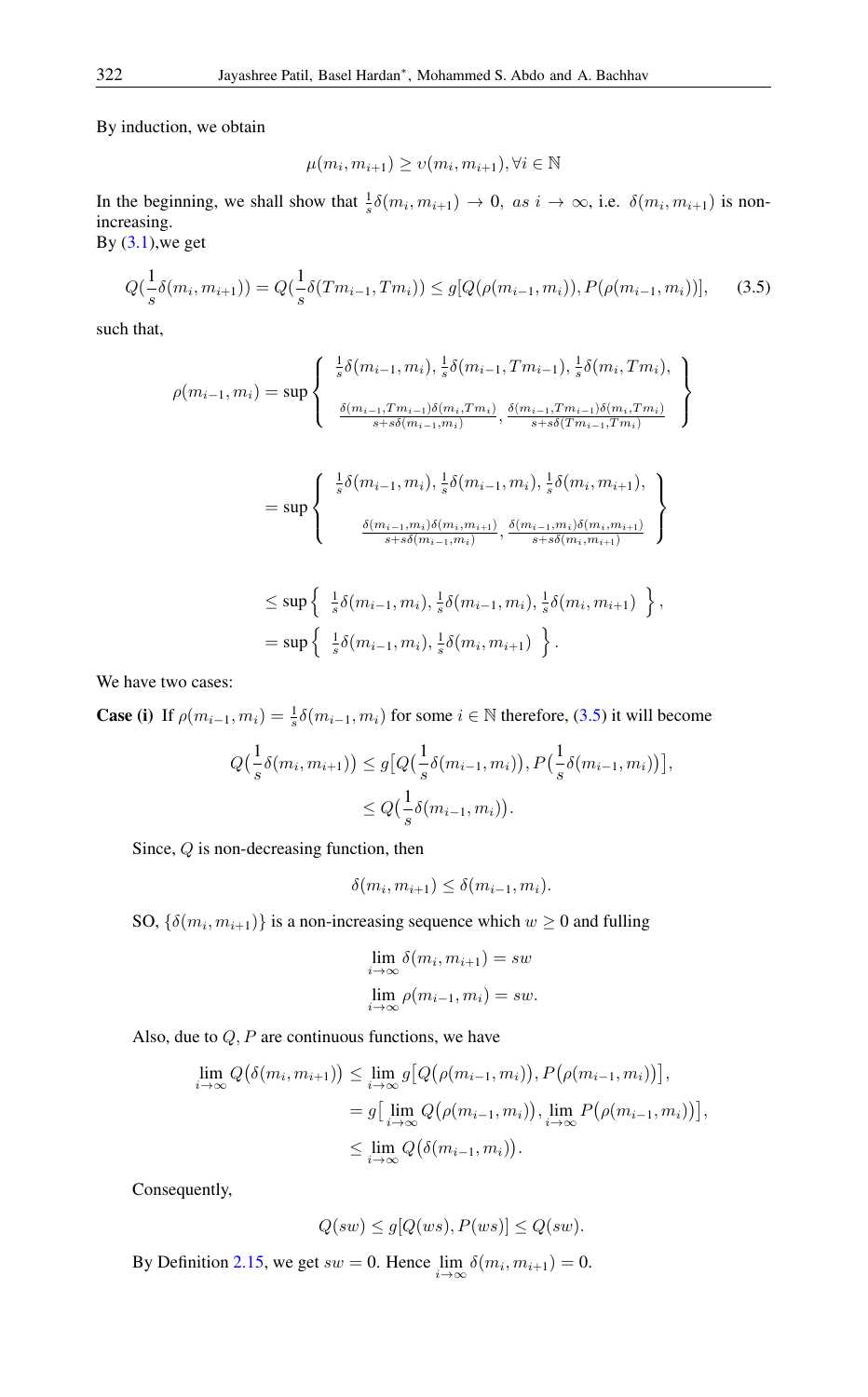**Case (ii)** If  $\rho(m_{i-1}, m_i) = \frac{1}{s} \delta(m_i, m_{i+1})$  for some  $i \in \mathbb{N}$ , therefore, [\(3.5\)](#page-4-0) it will become

$$
Q\left(\frac{1}{s}\delta(m_i, m_{i+1})\right) \le g\big[Q\left(\frac{1}{s}\delta(m_{i+1}, m_i)\right), P\left(\frac{1}{s}\delta(m_{i+1}, m_i)\right)\big] \le Q\left(\frac{1}{s}\delta(m_{i+1}, m_i)\right).
$$

By Definition [2.15,](#page-3-4) we get either  $Q(\frac{1}{s}\delta(m_{i+1}, m_i)) = 0$  or  $P(\frac{1}{s}\delta(m_{i+1}, m_i)) = 0$ , implies  $\delta(m_{i+1}, m_i) = 0$ , but this is contradiction with  $m_{i+1} \neq m_i$ .

Based on the previous steps, we shall show that  $\delta(m_i, m_{i+2}) \to 0$ , as  $i \to \infty$ . By  $(3.1)$ , we have

$$
Q\left(\frac{1}{s}\delta(m_i, m_{i+2})\right) = Q\left(\frac{1}{s}\delta(Tm_{i-1}, Tm_{i+1})\right)
$$
  
\n
$$
\leq g\left[Q\left(\rho(m_{i-1}, m_{i+1})\right), P\left(\rho(m_{i-1}, m_{i+1})\right)\right]
$$
  
\n
$$
\leq Q\left(\rho(m_{i-1}, m_{i+1})\right).
$$
\n(3.6)

Well it could be

<span id="page-5-0"></span>
$$
\frac{1}{s}\delta(m_i, m_{i+2}) \le \rho(m_{i-1}, m_{i+1}).
$$

Since,  $Q$  is altering distance function, which gives

$$
\frac{1}{s}\delta(m_{i},m_{i+2}) \leq \rho(m_{i-1},m_{i+1})
$$
\n
$$
= \sup \left\{\n\begin{array}{c}\n\frac{1}{s}\delta(m_{i-1},m_{i+1}),\frac{1}{s}\delta(m_{i-1},Tm_{i-1}),\frac{1}{s}\delta(m_{i+1},Tm_{i+1}), \\
\frac{\delta(m_{i-1},Tm_{i-1})\delta(m_{i+1},Tm_{i+1})}{s+s\delta(m_{i-1},m_{i+1})},\frac{\delta(m_{i-1},Tm_{i-1})\delta(m_{i+1},fm_{i+1})}{s+s\delta(Tm_{i-1},Tm_{i+1})}\n\end{array}\n\right\}
$$
\n
$$
= \sup \left\{\n\begin{array}{c}\n\frac{1}{s}\delta(m_{i-1},m_{i+1}),\frac{1}{s}\delta(m_{i-1},m_{i}),\frac{1}{s}\delta(m_{i+1},m_{i+2}), \\
\frac{\delta(m_{i-1},m_{i})\delta(m_{i+1},m_{i+2})}{s+s\delta(m_{i-1},m_{i+1})},\frac{\delta(m_{i-1},m_{i})\delta(m_{i+1},m_{i+2})}{s+s\delta(m_{i},m_{i+2})}\n\end{array}\n\right\}
$$
\n
$$
\leq \sup \left\{\n\begin{array}{c}\n\frac{1}{s}\delta(m_{i-1},m_{i+1}),\frac{1}{s}\delta(m_{i-1},m_{i}),\frac{1}{s}\delta(m_{i+1},m_{i+2}), \\
\frac{\delta(m_{i-1},m_{i})\delta(m_{i+1},m_{i+2})}{s},\frac{\delta(m_{i-1},m_{i})\delta(m_{i+1},m_{i+2})}{s}\n\end{array}\n\right\}
$$
\n
$$
\leq \sup \left\{\n\begin{array}{c}\n\frac{1}{s}\delta(m_{i-1},m_{i+1}) + \frac{1}{s}\delta(m_{i-1},m_{i}) + \frac{1}{s}\delta(m_{i+1},m_{i+2}), \\
\frac{1}{s}\delta(m_{i-1},m_{i})\delta(m_{i+1},m_{i+2}) \\
\frac{1}{s}\delta(m_{i-1},m_{i})\delta(m_{i+1},m_{i+2})\n\end{array}\n\right\}.
$$

From case (i), we obtain  $\rho(m_{i-1}, m_{i+1}) = s^2 \delta(m_i, m_{i+2})$ , when  $i \to \infty$ . Then  $\lim_{i \to \infty} Q(s^2 \delta(m_i, m_{i+2})) = \lim_{i \to \infty} Q(\rho(m_{i-1}, m_{i+1})).$ 

Therefore, by [\(3.6\)](#page-5-0)

$$
Q(s^2 \lim_{i \to \infty} \delta(m_i, m_{i+2})) \le g\big[Q\big(\lim_{i \to \infty} \rho(m_{i-1}, m_{i+1})\big), P\big(\lim_{i \to \infty} \rho(m_{i-1}, m_{i+1})\big)\big],
$$
  

$$
\le Q\big(\lim_{i \to \infty} \rho(m_{i-1}, m_{i+1})\big) = \lim_{i \to \infty} Q\big(s^2 \delta(m_i, m_{i+2})\big).
$$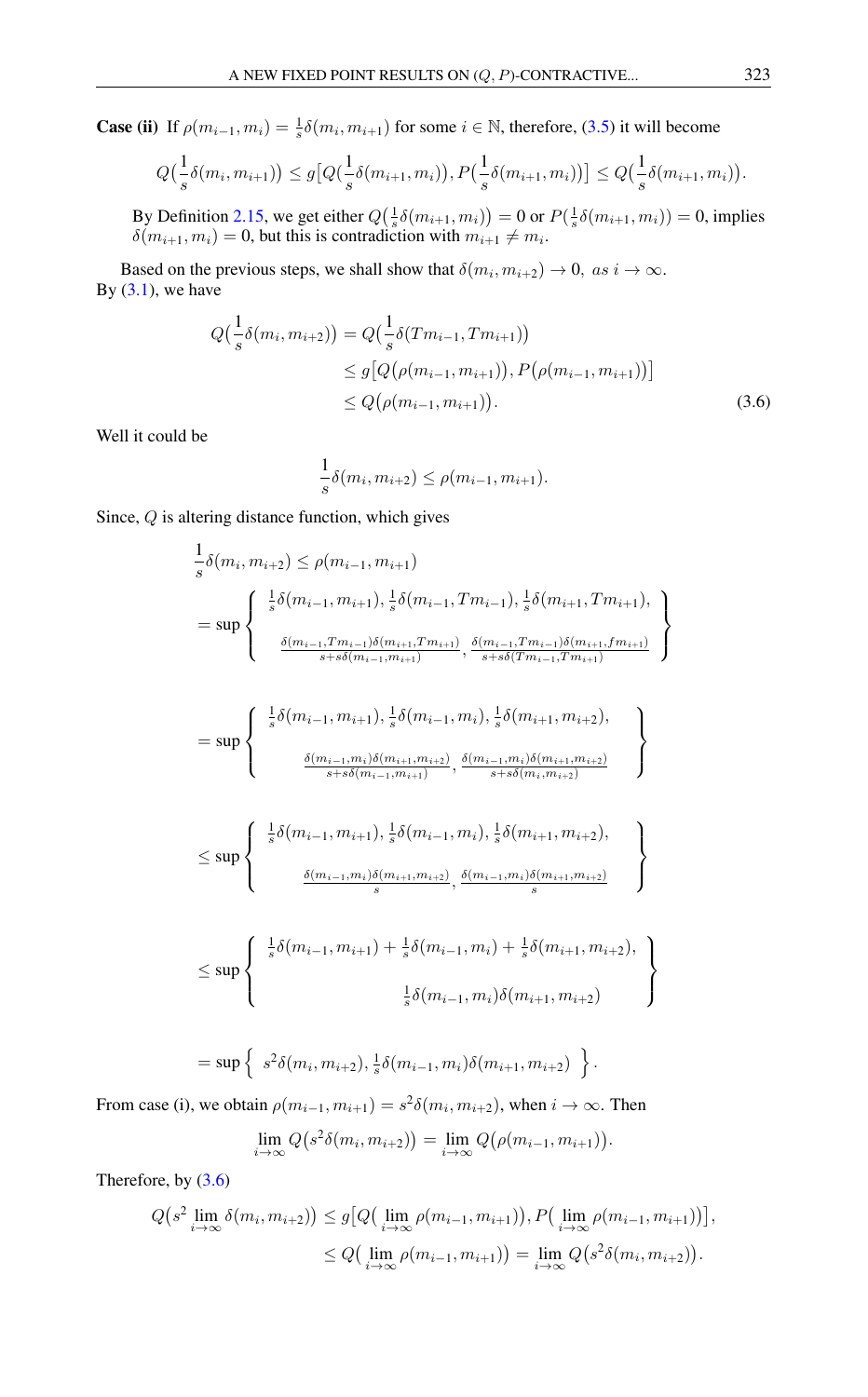Consequently, with Definition [2.15,](#page-3-4) we obtain

$$
\lim_{i \to \infty} \delta(m_i, m_{i+2}) \to 0, \quad \text{as } i \to \infty.
$$
 (3.7)

Clearly,  $m_i \in M$  does not need to be sequential in order for the convergence of b-RMS. The next lemma is useful for the rest and its proof is classical. We omit it.

<span id="page-6-0"></span>**Lemma 3.3.** *Suppose,*  $(M, \delta)$  *be a b-RMS with*  $s \geq 1$  *and let*  $\{m_i\}$  *be a sequence in* M *such that* 

$$
\lim_{i \to \infty} (m_i, m_{i+1}) = \lim_{i \to \infty} (m_i, m_{i+2}) = 0,
$$

*where,*  $m_i \neq m_j$ , *for all*  $i \neq j$ *. If*  $\{m_i\}$  *is not a b-Cauchy sequence, then there exist*  $\epsilon > 0$  *and*  $two\ sub-sequences\ m_{i(k)}, m_{j(k)} \subset \{m_i\}$ , where  $i(k) > j(k) > k, \ k \in \mathbb{N}$ . Also,

 $\delta(m_{i(k)}, m_{j(k)}) \ge \epsilon, \quad \delta(m_{i(k)}, m_{j(k)-1}) \le \epsilon.$ 

*Such that for the next sequences*

$$
\delta(m_{i(k)}, m_{j(k)}), \delta(m_{i(k)-1}, m_{j(k)}), \delta(m_{i(k)}, m_{j(k)-1}), \delta(m_{i(k)+1}, m_{j(k)+1}),
$$

*it satisfies*

$$
\epsilon \leq \lim_{i \to \infty} \inf \delta(m_{i(k)}, m_{j(k)}) \leq \lim_{i \to \infty} \sup \delta(m_{i(k)}, m_{j(k)}) \leq s\epsilon
$$
  

$$
\epsilon \leq \lim_{i \to \infty} \inf \delta(m_{i(k)-1}, m_{j(k)}) \leq \lim_{i \to \infty} \sup \delta(m_{i(k)-1}, m_{j(k)}) \leq s^3\epsilon
$$
  

$$
\epsilon \leq \lim_{i \to \infty} \inf \delta(m_{i(k)}, m_{j(k)}) \leq \lim_{i \to \infty} \sup \delta(m_{i(k)}, m_{j(k)}) \leq s^3\epsilon
$$
  

$$
\epsilon \leq \lim_{i \to \infty} \inf \delta(m_{i(k)-1}, m_{j(k)-1}) \leq \lim_{i \to \infty} \sup \delta(m_{i(k)-1}, m_{j(k)-1}) \leq s^5\epsilon.
$$

Now, we shall prove that T has periodic points, i.e.,  $T^k n = n$  for some  $n \in M$  and some  $k \in \mathbb{N}$ .

To this end, we assume a sequence  ${m_i} \in M$  is not a Cauchy sequence and let  ${m_{i(n)}}$ ,  ${m_{i(n)}} \subset$  ${m_i}$  such that  $i(n) > j(n) > n$ ,  $n \in \mathbb{N}$ . We have

$$
\lim_{n \to \infty} \delta(m_{i(n)}, m_{j(n)}) = \lim_{n \to \infty} \delta(Tm_{i(n)-1}, Tm_{j(n)-1}).
$$

Thus

$$
\sup \left\{\begin{array}{c} \displaystyle\sum_{j}^{n}(m_{i(n)-1},m_{j(n)-1})=\vspace{2mm}\\ \displaystyle\sum_{j}^{n}\delta\big(m_{i(n)-1},m_{j(n)-1}\big),\frac{1}{s}\delta\big(m_{i(n)-1},T m_{i(n)-1}\big),\\[2mm] \displaystyle\sum_{j}^{n}\delta\big(m_{j(n)-1},T m_{j(n)-1}\big),\frac{\delta\big(m_{i(n)-1},T m_{i(n)-1}\big)\delta\big(m_{j(n)-1},T m_{j(n)-1}\big)}{s+s\delta\big(m_{i(n)-1},m_{j(n)-1}\big)},\\[2mm] \displaystyle\sum_{j}^{n}\delta\big(m_{i(n)-1},T m_{j(n)-1}\big)\delta\big(m_{j(n)-1},T m_{j(n)-1}\big)\\[2mm] \displaystyle\sum_{j}^{n}\delta\big(T m_{i(n)-1},T m_{j(n)-1}\big)\delta\big(m_{j(n)-1},T m_{j(n)-1}\big)\\[2mm] \end{array}\right\}
$$

$$
\rho(m_{i(n)-1}, m_{j(n)-1}) = \sum_{s} \rho(m_{i(n)-1}, m_{j(n)-1}), \frac{1}{s} \delta(m_{i(n)-1}, m_{i(n)}),
$$
  
\n
$$
\sup \left\{\n\begin{array}{c}\n\frac{1}{s} \delta(m_{i(n)-1}, m_{j(n)-1}), \frac{\delta(m_{i(n)-1}, m_{i(n)}) \delta(m_{j(n)-1}, m_{j(n)})}{s + s \delta(m_{j(n)-1}, m_{i(n)-1})}, \\
\frac{\delta(m_{i(n)-1}, m_{i(n)}) \delta(m_{j(n)-1}, m_{j(n)})}{s + s \delta(m_{i(n)}, m_{j(n)})}\n\end{array}\n\right\}
$$

 $\lambda$  $\left\lfloor$ 

 $\int$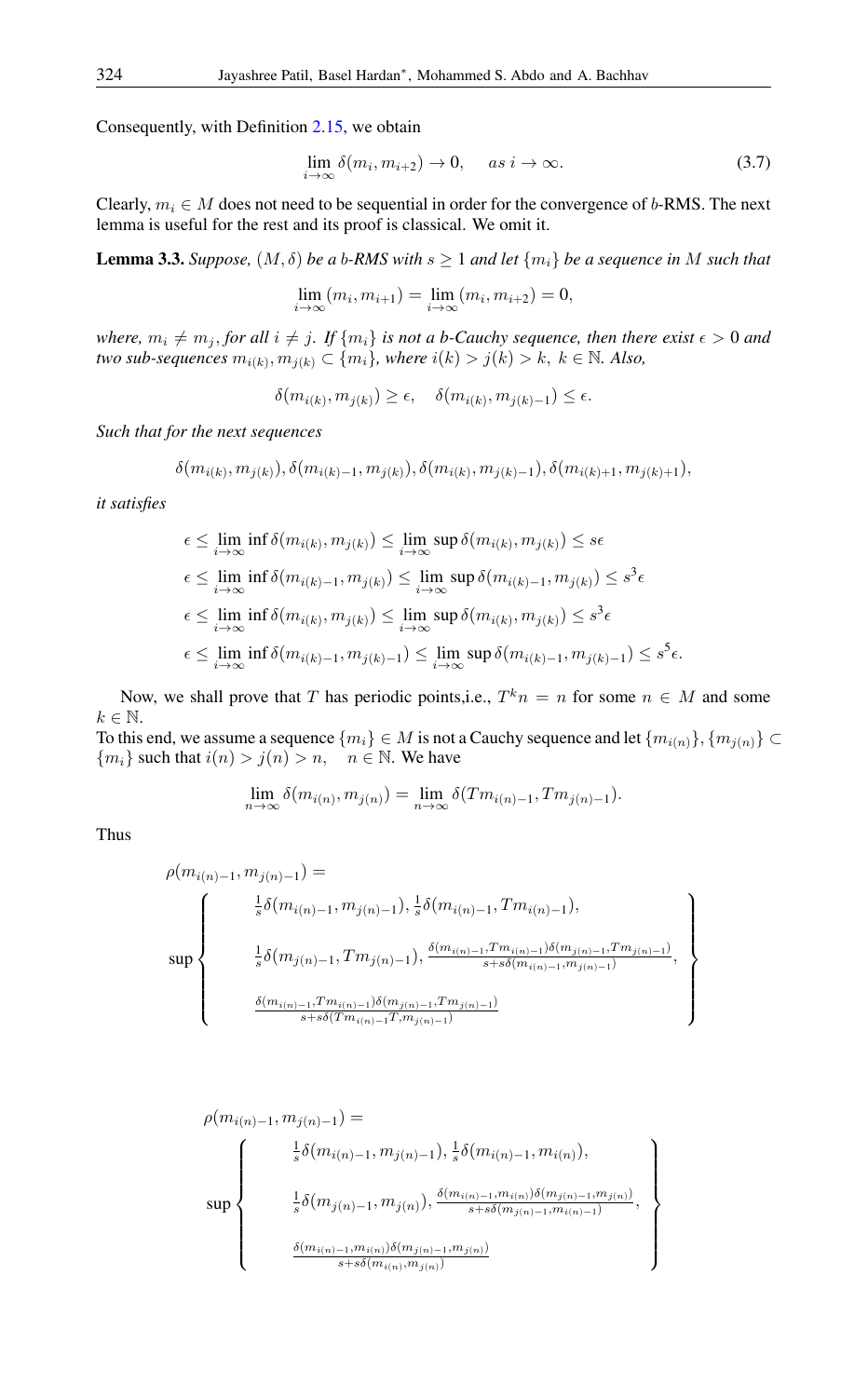Then, from Lemma [3.3,](#page-6-0) there is  $\epsilon > 0$  such that

$$
\lim_{n \to \infty} (\rho(m_{i(n)-1}, m_{j(n)-1}) = s^4 \epsilon.
$$

From condition *b* we have

$$
\mu(m_{i(n)-1}, m_{j(n)-1}) \ge \nu(m_{i(n)-1}, m_{j(n)-1}).
$$

By  $(3.1)$ , we get

$$
Q\left(\frac{1}{s}\delta(m_{i(n)-1}, m_{j(n)-1})\right) \le g\big[Q\big(\rho(m_{i(n)-1}, m_{j(n)-1})\big), P\big(\rho(m_{i(n)-1}, m_{j(n)-1})\big)\big].
$$

Since g, Q and P are continuous functions, accordingly as  $n, i \rightarrow \infty$ 

$$
Q(s^4\epsilon) \le g[Q(s^4\epsilon), P(s^4\epsilon)] \le Q(s^4\epsilon).
$$

So,  $Q(s^4\epsilon) = 0$  or  $P(s^4\epsilon) = 0$ , thus  $\epsilon = 0$  which is a contradiction. We conclude that  $\{m_i\}$ is a b-Cauchy sequence. Since M is complete then a b-Cauchy sequence  $\{m_i\}$  is converged to  $n \in M$ .

In case that  $T$  is continuous and by  $(3.4)$ , we get

$$
\lim_{i \to \infty} T m_i = \lim_{i \to \infty} m_{i+1} \to T n.
$$

Hence,  $T n = n$  (*M* is Hausdorff) so, *T* has a periodic points. In the other hand, we assume that M is  $\mu$ -orderly with respect to v. From condition c, we get

<span id="page-7-1"></span>
$$
\mu(m_i, n) \ge \upsilon(m_i, n), \quad \forall i \in \mathbb{N},
$$

which implies,

$$
Q\left(\frac{1}{s}\delta(Tm_i, Tn)\right) \le g\big[Q\big(\rho(m_i, n)\big), P\big(\rho(m_i, n)\big)\big],\tag{3.8}
$$

then,

$$
\rho(m_i, n) = \sup \left\{ \begin{array}{c} \frac{1}{s} \delta(m_i, n), \frac{1}{s} \delta(m_i, Tm_i), \frac{1}{s} \delta(n, Tn), \\ \frac{\delta(m_i, Tm_i) \delta(n, Tn)}{s + s \delta(m_i, n)}, \frac{\delta(m_i, Tm_i) \delta(n, Tn)}{s + s \delta(Tm_i, Tn)} \end{array} \right\}
$$

$$
= \sup \left\{ \begin{array}{c} \frac{1}{s} \delta(m_i, n), \frac{1}{s} \delta(m_i, m_{i+1}), \frac{1}{s} \delta(n, Tn), \\ \frac{\delta(m_i, m_{i+1}) \delta(n, Tn)}{s + s \delta(m_i, n)}, \frac{\delta(m_i, m_{i+1}) \delta(n, Tn)}{s + s \delta(m_{i+1}, Tn)} \end{array} \right\}.
$$

Since,  $\{m_i\} \rightarrow n \text{ as } i \rightarrow \infty$  then

<span id="page-7-0"></span>
$$
\rho(m_i, n) = \frac{1}{s}\delta(n, T_n). \tag{3.9}
$$

Replacing  $(3.9)$  into  $(3.8)$ , we obtain

$$
Q_s^{\mathbf{1}} \delta(n, Tn) \le g[Q(\frac{1}{s}\delta(n, Tn)), P(\frac{1}{s}\delta(n, Tn))].
$$

Subsequently, we get  $Q(\frac{1}{s}\delta(n,Tn) = 0$  or  $P(\frac{1}{s}\delta(n,Tn)) = 0$ , thus  $\delta(n,Tn) = 0$ . Hence, T has periodic points. Now, we must prove that  $\overline{T}$  has a fixed point from a periodic points. So, let T has a fixed point, say w. Thus  $T^k w = w$ ,  $k \in \mathbb{N}$ , w is a fixed point of T where  $k = 1$ . Now we will show that  $T^{k-1}w = z$  is a fixed point of T such that  $k > 1$ . Assume  $T^{k-1}n \neq T^k n$ , for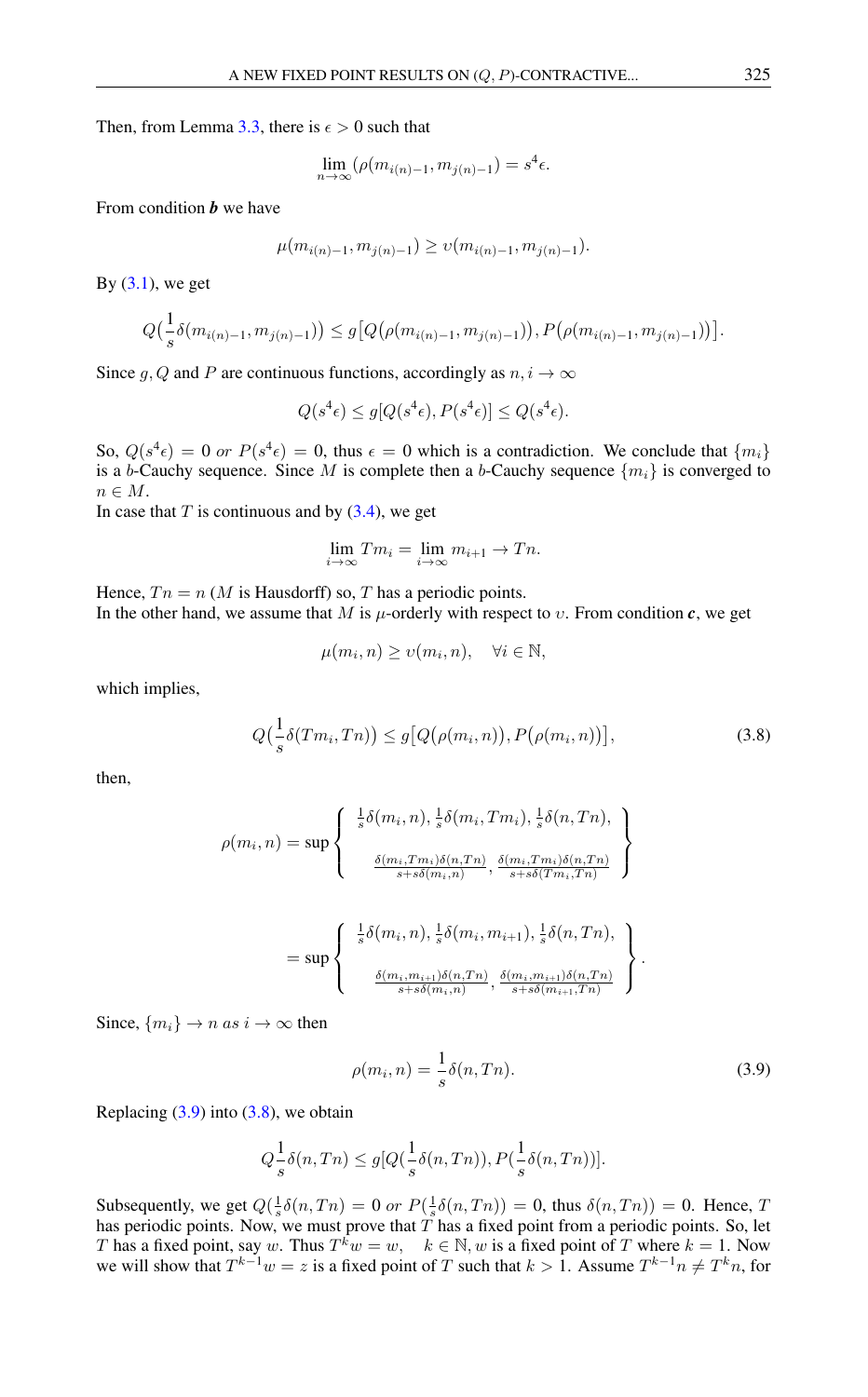all  $k > 1$ . Furthermore,  $\mu(w, Tw) \ge v(w, Tw)$  for a periodic point n. Therefore, from [\(3.1\)](#page-3-3) we get

<span id="page-8-0"></span>
$$
Q\left(\frac{1}{s}\delta(T^{k-1}w, T^k w)\right) \le g\left[Q\left(\rho(T^{k-2}w, T^{k-1}w)\right), P\left(\rho(T^{k-2}w, T^{k-1}w)\right)\right],\tag{3.10}
$$

where,

$$
\rho(T^{k-2}w, T^{k-1}w) = \sup \left\{\begin{array}{c} \frac{1}{s} \delta(T^{k-2}w, T^{k-1}w), \frac{1}{s} \delta(T^{k-2}w, T^{k-1}w), \\ \frac{1}{s} \delta(T^{k-1}w, T^kw), \frac{\delta(T^{k-2}w, T^{k-1}w) \delta(T^{k-1}w, T^kw)}{s+s\delta(T^{k-2}w, T^{k-1}w)}, \\ \\ \frac{\delta(T^{k-2}w, T^{k-1}w) \delta(T^{k-1}w, T^kw)}{s+s\delta(T^{k-1}w, T^kw)} \end{array}\right\}
$$
\n
$$
= \sup \left\{\begin{array}{c} \frac{1}{s} \delta(T^{k-2}w, T^{k-1}w), \frac{1}{s} \delta(T^{k-2}w, T^{k-1}w), \\ \\ \frac{1}{s} \delta(T^{k-2}w, T^{k-1}w), \frac{1}{s} \delta(T^{k-2}w, T^{k-1}w) \delta(T^{k-1}w, T^kw)}{s+s\delta(T^{k-2}w, T^{k-1}w)} \end{array}\right\}
$$
\n
$$
\frac{\delta(T^{k-2}w, T^{k-1}w) \delta(T^{k-1}w, T^kw)}{s+s\delta(T^{k-1}w, T^kw)}
$$

$$
= \left\{ \begin{array}{c} \frac{1}{s} \delta(T^{k-2}w, T^{k-1}w), \frac{1}{s} \delta(T^{k-1}w, T^k w) \end{array} \right\}.
$$

Again we have two cases:

**Case (a)**  $\rho(T^{k-2}w, T^{k-1}w) = \frac{1}{s}\delta(T^{k-2}w, T^{k-1}w), \forall k > 1$ , then with return to  $\mu(w, Tw) \ge$  $v(w, Tw)$  we attain

$$
Q\left(\frac{1}{s}\delta(T^{k-1}w, T^k w)\right) \le g\left[Q\left(\frac{1}{s}(\delta(T^{k-2}w, T^{k-1}w))\right), P\left(\frac{1}{s}(\delta(T^{k-2}w, T^{k-1}w))\right)\right] \le Q\left(\frac{1}{s}\delta(T^{k-2}w, T^{k-1}w)\right).
$$

Thus,  $\{(T^{k-1}w, T^kw)\}\$  a non-increasing sequence on  $[0, \infty)$ . Follows that

$$
Q\left(\frac{1}{s}\delta(w, fw)\right) = Q\left(\frac{1}{s}\delta(T^{k} w, T^{k+1} w)\right)
$$
  
\n
$$
\leq Q\left(\frac{1}{s}\delta(T^{k-1} w, T^{k} w)\right)
$$
  
\n
$$
\leq g\left[Q\left(\frac{1}{s}\left(\delta(T^{k-2} w, T^{k-1} w)\right)\right), P\left(\frac{1}{s}\left(\delta(T^{k-2} w, T^{k-1} w)\right)\right)\right]
$$
  
\n
$$
\leq Q\frac{1}{s}\left(\delta(T^{k-2} w, T^{k-1} w)\right)
$$
  
\n
$$
\leq g\left[Q\left(\frac{1}{s}\left(\delta(T^{k-3} w, T^{k-2} w)\right)\right), P\left(\frac{1}{s}\left(\delta(T^{k-3} w, T^{k-2} w)\right)\right)\right]
$$
  
\n
$$
\leq Q\left(\frac{1}{s}\left(\delta(T^{k-3} w, T^{k-2} w)\right)\right)
$$
  
\n
$$
\vdots
$$
  
\n
$$
\leq g\left[Q\left(\frac{1}{s}\left(\delta(w, Tw)\right)\right), P\left(\frac{1}{s}\left(\delta(w, Tw)\right)\right)\right]
$$
  
\n
$$
\leq Q\left(\frac{1}{s}\delta(w, Tw)\right).
$$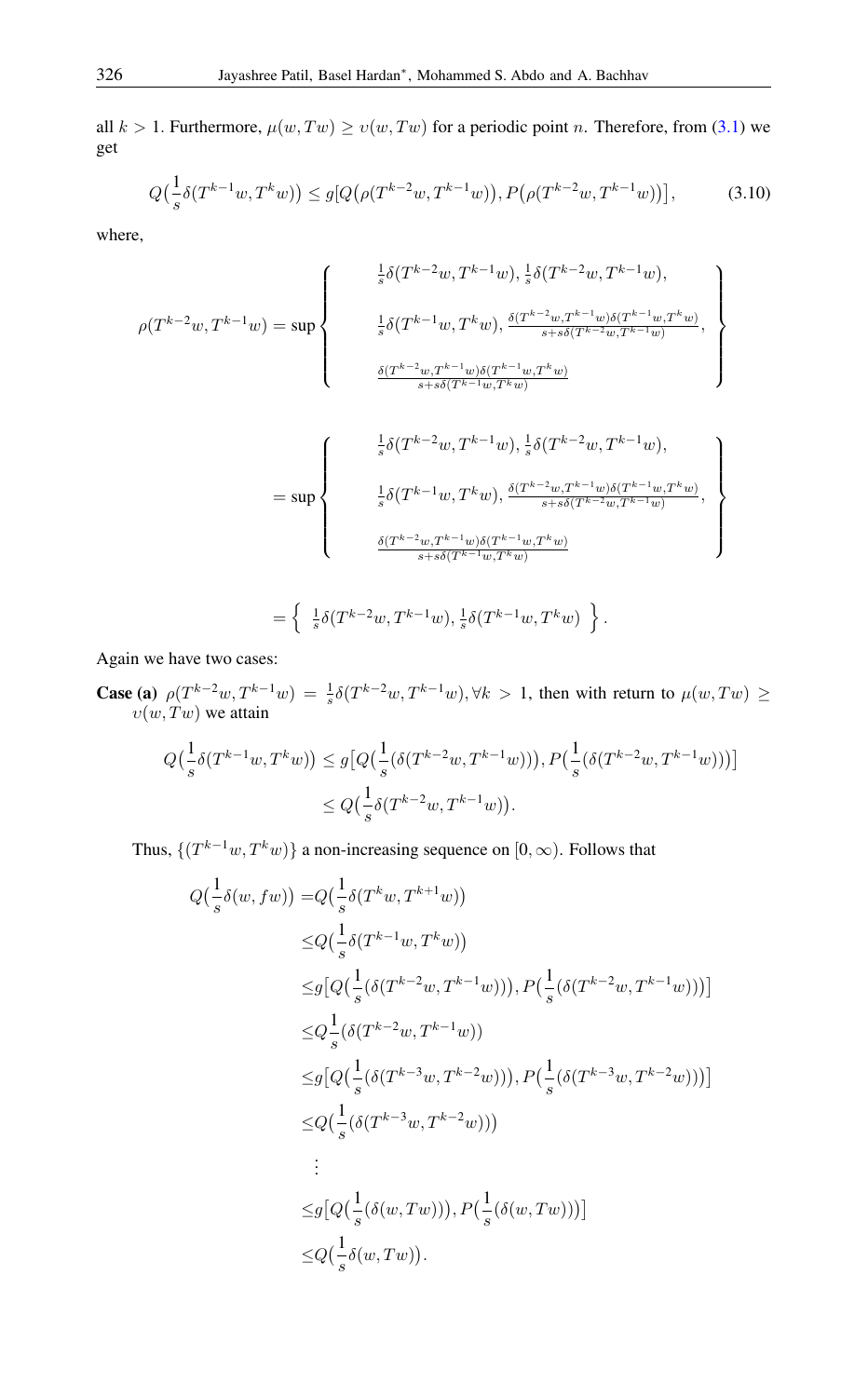As a result,  $Q(\frac{1}{s}\delta(T^{k-2}w, T^{k-1}w)) = 0$  or  $P(\frac{1}{s}\delta(T^{k-2}w, T^{k-1}w)) = 0$ ,

thus  $\delta(T^{k-2}w, T^{k-1}w) = 0$  also,  $T^{k-2}w = T^{k-1}w$ , which is contradiction, due to  $T^{k-1}w \neq$  $T^k w$ . This conforms that there is no other fixed point  $z = T^{k-1}w$ .

**Case(b)**  $\rho(T^{k-2}w, T^{k-1}w) = \frac{1}{s}\delta(T^{k-1}w, T^kw)$ , for some  $k > 1$ , then from [\(3.10\)](#page-8-0), we get

$$
Q\left(\frac{1}{s}\delta(T^{k-1}w, T^k w)\right) \le g\left[Q\left(\frac{1}{s}(\delta(T^{k-1}w, T^k w))\right), P\left(\frac{1}{s}(\delta(T^{k-1}w, T^k w))\right)\right]
$$
  

$$
\le Q\left(\frac{1}{s}\delta(T^{k-1}w, T^k w)\right).
$$

Therefore,  $Q(\frac{1}{s}(\delta(T^{k-1}w, T^kw)) = 0$  or  $P(\frac{1}{s}\delta(T^{k-1}w, T^kw)) = 0$ , which is contradiction.

Finally, we need to prove that the fixed point is a unique. Suppose that,  $w_1, w_2 \in M$  are two separate fixed points of T. By using  $\mu(w_1, w_2) \ge v(w_1, w_2)$  and inequality [\(3.1\)](#page-3-3), we get

$$
Q\left(\frac{1}{s}\delta(w_1, w_2)\right) = Q\left(\frac{1}{s}\delta(Tw_1, Tw_2)\right) \le g\big[Q\big(\rho(w_1, w_2)\big), P\big(\rho(w_1, w_2)\big)\big],\tag{3.11}
$$

where,

<span id="page-9-0"></span>
$$
\rho(w_1, w_2) = \sup \left\{ \begin{array}{c} \frac{1}{s} \delta(w_1, w_2), \frac{1}{s} \delta(w_1, Tw_1), \frac{1}{s} \delta(w_2, Tw_2), \\ \frac{\delta(w_1, Tw_1) \delta(w_2, Tw_2)}{s + s \delta(w_1, w_2)}, \frac{\delta(w_1, Tw_1) \delta(w_2, Tw_2)}{s + s \delta(Tw_1, Tw_2)} \end{array} \right\}
$$
  
=  $\frac{1}{s} \delta(w_1, w_2).$ 

By [\(3.11\)](#page-9-0),

$$
Q(\frac{1}{s}\delta(w_1, w_2)) = Q(\frac{1}{s}\delta(w_1, w_2)) \le g\big[Q(\frac{1}{s}\delta(w_1, w_2)), P(\frac{1}{s}\delta(w_1, w_2))\big],
$$
  

$$
\le Q(\frac{1}{s}\delta(w_1, w_2)).
$$

Hence,  $Q(\frac{1}{s}\delta(w_1, w_2)) = 0$  or  $P(\frac{1}{s}\delta(w_1, w_2)) = 0$ , which implies that  $w_1 = w_2$ . This proves the uniqueness of a fixed point of  $T$  on  $M$ .  $\Box$ 

#### 4 Examples

We give the following examples

**Example 4.1.** Suppose  $M = [0, 1], T : M \rightarrow M$  such that

$$
Tn = \begin{cases} n + \frac{1}{3}, & n \in [0, \frac{1}{3}), \\ \frac{1}{3}, & n \in [\frac{1}{3}, 1]. \end{cases}
$$

Consider,  $\mu, \nu : M \times M \to [0, \infty)$  since,  $\mu(n, m) = 3, \nu(n, m) = 2, \forall n, m \in M$ . And assume  $\delta$  :  $M \times M \rightarrow [0, 1)$  be a *b*-rectangular metric space, as

$$
\delta(n,m) = \begin{cases}\n6/5, & n,m \in [0, \frac{1}{3}], \\
6/20, & n,m \in [\frac{1}{3}, 0], \\
2/3, & n \in [0, \frac{1}{3}], m \in [\frac{1}{3}, 1].\n\end{cases}
$$

It very well may be the following

(i)  $\delta(Tn, Tm) = 6/20$  and  $\rho(n, m) = 6/5$ , if  $n, m \in [0, \frac{1}{3}]$ ;

(ii) 
$$
\delta(Tn, Tm) = 0
$$
 and  $\rho(n, m) = 6/20$ , if  $n, m \in [\frac{1}{3}, 1]$ ;

(iii)  $\delta(Tn, Tm) = 6/20$  and  $\rho(n, m) = 1/3$ , if  $n \in [0, \frac{1}{3}], m \in [\frac{1}{3}, 1]$ .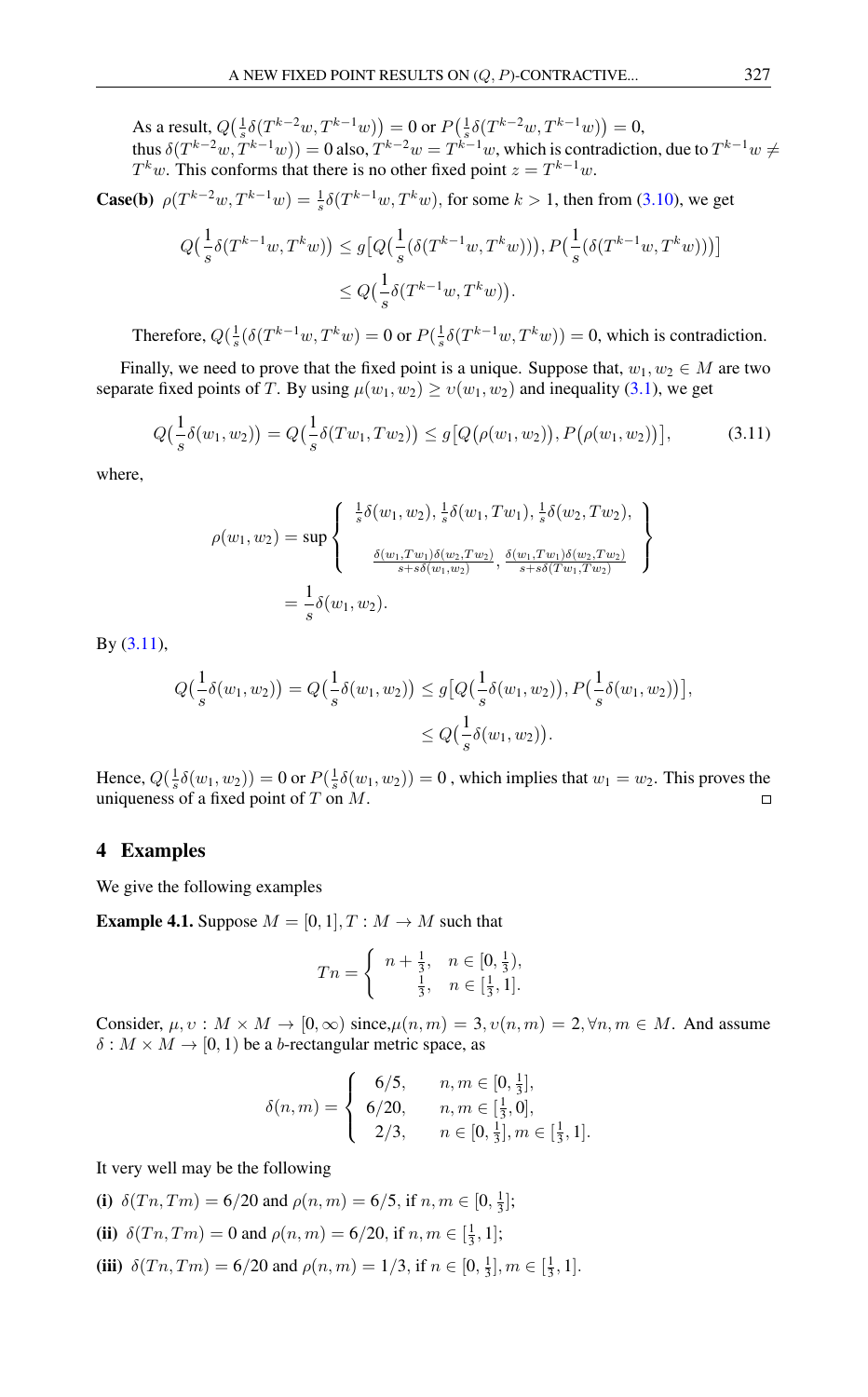Examine,  $g : [0, \infty) \times [0, \infty) \to \mathbb{R}$  and  $Q, P : [0, \infty) \to [0, \infty)$  defined as  $g(r, \alpha) =$  $r - \alpha$ ,  $Q(\alpha) = 4\alpha/5$  and  $P(\alpha) = \alpha/3$ . Then Theorem [3.2](#page-3-0) has been fulfilled, (with  $s = 2$ ). Hence,  $w = \frac{1}{3}$  be a unique fixed point of T.

In the following example, we will explain that the b-rectangular metric space condition must be Hausdorff as an indispensable prerequisite, without which the Theorem [3.2](#page-3-0) results cannot be achieved

**Example 4.2.** Assume that  $M_1 = \{0, 2\}, M_2 = \{\frac{1}{i}, i \in \mathbb{N}\}, M = M_1 \cup M_2$ . Consider  $\delta$ :  $M \times M \rightarrow [0, \infty)$  as

$$
\delta(n,m) = \begin{cases}\n n, & n \in M_2, m \in M_1, \\
 m, & n \in M_1, m \in M_2, \\
 1, & n \neq m, \\
 0, & n = m.\n\end{cases}
$$

M is complete b-rectangular metric. And define  $\mu, v : M \times M \rightarrow [0, \infty)$  such

$$
\mu(n,m) = \begin{cases} 2, & n = 0, m = \frac{1}{i}, \\ 4, & n \neq m, \text{ or } m \neq \frac{1}{i}, \end{cases} \quad v(n,m) = 3 \quad n, m \in M \times M.
$$

Consider,  $T : M \to M$  as

$$
T(0) = \frac{1}{2}
$$
,  $T(2) = 0$  and  $T(\frac{1}{i}) = 0$ ,  $\forall \frac{1}{i} \in M_2$ .

For our enjoyment, use the following token

$$
C_1 = \frac{1}{s}\delta(n, m), \quad C_2 = \frac{1}{s}\delta(n, Tn), \quad C_3 = \frac{1}{s}\delta(m, Tm)
$$
  

$$
C_4 = \frac{\delta(n, Tn)\delta(m, Tm)}{s + s\delta(n, m)}, \quad and \quad C_5 = \frac{\delta(n, Tn)\delta(m, Tm)}{s + s\delta(Tn, Tm)}
$$

.

We have,

| ,, , , , , , , , ,             |                                                                                                                                                                                               |                   |                 |
|--------------------------------|-----------------------------------------------------------------------------------------------------------------------------------------------------------------------------------------------|-------------------|-----------------|
|                                | $n = 0, m = 2,$ $n = 0, m = \frac{1}{k},$ $n = 2, m = \frac{1}{k}$ $n = \frac{1}{k}, m = \frac{1}{p},$<br>$T_n = \frac{1}{2}, T_m = T_n = \frac{1}{2}, T_m = T_n = 0, T_m = T_n = 0, T_m = 0$ |                   |                 |
| $C_1$                          | 3m                                                                                                                                                                                            | 3m                |                 |
| $\frac{C_2}{C_3}$              |                                                                                                                                                                                               |                   | 3n              |
|                                | 3m                                                                                                                                                                                            | 3m                | m               |
| $\mathcal{C}_4$                | $\frac{6}{2(k+1)}$                                                                                                                                                                            | $\frac{3}{(k+1)}$ | $rac{3}{2}$ nm  |
| $C_5$                          | m                                                                                                                                                                                             | 3m                | 3 <sub>nm</sub> |
| $\delta(Tn, Tm)$ $\frac{3}{2}$ |                                                                                                                                                                                               |                   |                 |
| $\sim \rho(n,m)$               | 1, k=1. $\frac{1}{2}$ , $p \ge 2$                                                                                                                                                             |                   |                 |

For all  $k, p \in \mathbb{N}$  and  $k \neq p$ , (with  $s = 3$ ). Now consider  $g : [0, \infty) \times [0, \infty) \to \mathbb{R}$ , also  $Q, P$ :  $[0, \infty) \rightarrow [0, \infty)$  as  $g(\alpha, r) = 5\alpha/6$ ,  $Q(r) = 2r/3$  and  $P(r) = r/4$ . Through the previous table, we can show the validity of following

$$
Q(\frac{1}{s}\delta(Tn, Tm)) \le g[Q(\rho(n,m), P(\rho(n,m)))],
$$

when,  $\mu(n, m) \ge v(n, m)$ , although  $g(T) = \{w \in M : Tw = w\} = \phi$ . Hence, there is no a fixed point of T. This is because  $b$ -RMS is not a Husdorrf space. Since,  $M_1, M_2$  have the same closure, that is there does not exist any reduces  $a_1, a_2 > 0$  such that  $B_{a_1}(0) \cap B_{a_2}(2) = \phi$ , where B is open ball.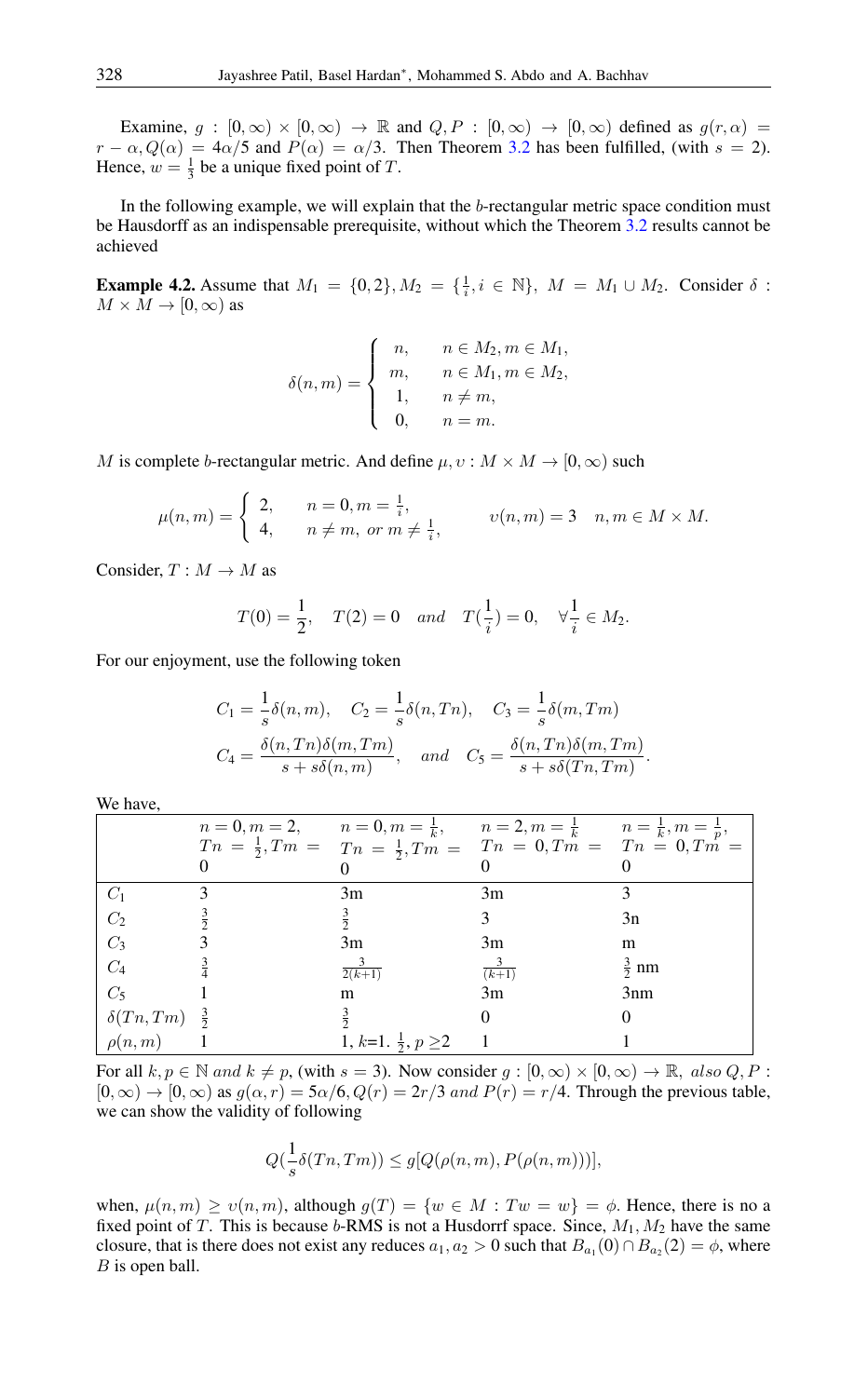<span id="page-11-0"></span>**Corollary 4.3.** *Suppose,*  $(M, \delta)$  *be a Hausdorff and complete (b-RMS). Let*  $T : M \to M$  *be a*  $\mu$ -admissible mapping with respect to v. Assume there exist  $P \in \mathcal{O}$  such that for  $n_1, n_2 \in M$ .

$$
\mu(n_1, n_2) \ge \nu(n_1, n_2) \Rightarrow \delta(Tn_1, Tn_2) \le \rho(n_1, n_2) - P((\rho(n_1, n_2)))
$$

*where,*

$$
\rho(n_1, n_2) = \sup \left\{ \begin{array}{c} \frac{1}{s} \delta(n_1, n_2), \frac{1}{s} \delta(n_1, T n_1), \frac{1}{s} \delta(n_2, T n_2), \\ \frac{\delta(n_1, T n_1) \delta(n_2, T n_2)}{s + s \delta(n_1, n_2)}, \frac{\delta(n_1, T n_1) \delta(n_2, T n_2)}{s + s \delta(T n_1, T n_2)} \end{array} \right\}
$$

*Assume also that the following conditions hold:*

- **a** *there exists*  $n_0 \in M$  *such that*  $\mu(n_0, T n_0) > \nu(n_0, T n_0)$ ;
- **b**  $\forall n_1, n_2, n_3 \in M, \mu(n_1, n_2) \ge v(n_1, n_2)$  and  $\mu(n_2, n_3) \ge v(n_2, n_3) \Rightarrow \mu(n_1, n_3) \ge v(n_1, n_3)$ ;
- c *either* M *is* µ*-orderly with respect* υ *or* T *is continuous.*

*Then there exist*  $n \in M$  *such that*  $T^k n = n$  *, that is,* n *is periodic point, but if for periodic point* n *satisfying*  $\mu(n, T_n) \ge v(n, T_n)$  *we can decide that* T *has a fixed point. The fixed point is unique if*  $\forall n_1, n_2 \in g(T) = \{n \in M : T n = n\}$ *, such that*  $\mu(n_1, n_2) \geq v(n_1, n_2)$ *.* 

**Corollary 4.4.** *Suppose,*  $(M, \delta)$  *be a Hausdorff and complete (b-RMS). Let*  $T : M \to M$  *be a*  $\mu$ -admissible mapping with respect to v. Such that for  $n_1, n_2 \in M$ .

$$
\mu(n_1, n_2) \ge \nu(n_1, n_2) \Rightarrow \delta(Tn_1, Tn_2) \le \omega(\rho(n_1, n_2)), \quad 0 < \omega < 1.
$$

*Where,* $\rho(n_1, n_2)$  *is the same as in Corollary* [4.3.](#page-11-0) Assume also that the following conditions hold:

**a** *there exists*  $n_0 \in M$  *such that*  $\mu(n_0, Tn_0) \ge v(n_0, Tn_0)$ *;* 

**b**  $\forall n_1, n_2, n_3 \in M, \mu(n_1, n_2) \ge v(n_1, n_2)$  and  $\mu(n_2, n_3) \ge v(n_2, n_3) \Rightarrow \mu(n_1, n_3) \ge v(n_1, n_3)$ ;

c *either* M *is* µ*-orderly with respect* υ *or* T *is continuous.*

*Then there exist*  $n \in M$  *such that*  $T^k n = n$ *, that is, n is periodic point, but if for periodic point* n *satisfying*  $\mu(n, T_n) \ge v(n, T_n)$  *we can decide that* T *has a fixed point. The fixed point is unique if*  $\forall n_1, n_2 \in g(T) = \{n \in M : T n = n\}$ *, such that*  $\mu(n_1, n_2) \ge \nu(n_1, n_2)$ *.* 

**Remark 4.5.** In Theorem [3.2,](#page-3-0) if we replace  $s = 1$ , then our results reduces to Theorem 1 in [\[15\]](#page-14-10).

# 5 Application

Fractional calculus (FC) has as of late been of extraordinary intrigue as a result of both the concentrated improvement of the hypothesis of FC itself and the uses of such developments in different applied sciences, engineering, and so on. For subtleties, see the monographs of Kilbas [\[26\]](#page-15-14), Diethelm [\[17\]](#page-14-13), Samko et al. [\[34\]](#page-15-15), and the series of papers [\[1,](#page-14-14) [2,](#page-14-15) [3,](#page-14-16) [5,](#page-14-17) [6,](#page-14-18) [7,](#page-14-19) [20,](#page-15-16) [37,](#page-15-17) [38,](#page-15-18) [39\]](#page-15-19). On a basic level, one may reduce a fractional differential equation (FDE) to a fractional integral equation (FIE) and apply to it the fundamental strategy of fixed point theory. In this part, we apply the fixed point result inferred in Corollary [4.3](#page-11-0) to ensure the existence of a unique solution of a boundary value problem for a  $\psi$ -Caputo-type FDE.

In the remainder of this paper, we will use the following notations:  $\Delta = [0, 1]$ ;  $\mathbb{R}^+ = [0, \infty)$ ;  $C(\Delta)$  be the space of all continuous functions on  $\Delta$  with the supremum (uniform) norm;  $\psi$  be an increasing function, having a continuous derivative  $\psi'$  on  $\Delta$  with  $\psi'(\varrho) \neq 0$  for all  $\varrho \in \Delta$ ; and,  $\Gamma(\cdot)$  is the Gamma function.

<span id="page-11-1"></span>Consider the  $\psi$ -Caputo type of fractional boundary value problem  $\psi$ -Caputo type of FBVP for short.

$$
\begin{cases}\n C_D^{\vartheta,\psi} \sigma(\varkappa) + g(\varkappa, \sigma(\varkappa)) = 0, & \varkappa \in (0,1), \\
 \sigma(0) = \sigma(1) = 0,\n\end{cases}
$$
\n(5.1)

.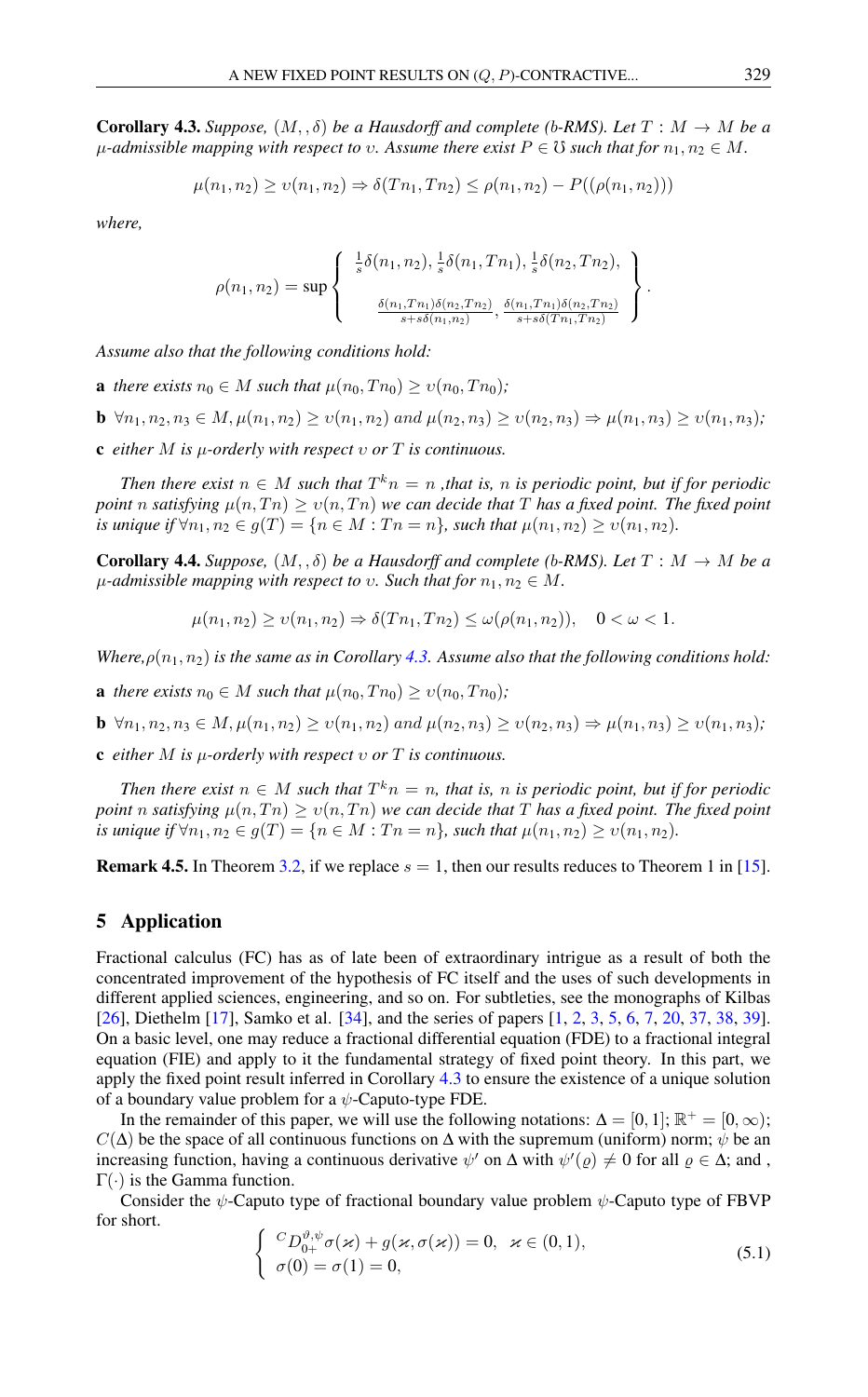where  $1 < \theta \leq 2$ ,  $g : \Delta \times \mathbb{R} \to \mathbb{R}^+$  is a continuous function and  ${}^C D_{0+}^{\theta,\psi}$  is  $\psi$ -Caputo fractional derivative of order  $\vartheta$  introduced by Almeida [\[6\]](#page-14-18), that is

$$
{}^{C}D_{a^{+}}^{\vartheta;\psi}\sigma(\varrho) = I_{a^{+}}^{n-\vartheta,\psi} D_{\varrho,\psi}^{n}\sigma(\varrho),
$$

where  $n = [\vartheta] + 1$ ,  $D_{\varrho,\psi}^n = \left(\frac{1}{\psi'(\varrho)} \frac{d}{d\varrho}\right)^n$ ,  $\sigma : \Delta \to \mathbb{R}$  is an integrable function, and

$$
I_{a^{+}}^{n-\vartheta,\psi}\sigma(\varrho)=\frac{1}{\Gamma(n-\vartheta)}\int_{a}^{\varrho}\psi'(\varsigma)\left[\psi(\varrho)-\psi(\varsigma)\right]^{n-\vartheta-1}\sigma(\varsigma)d\varsigma,\ \varrho>a,
$$

is called  $\psi$  -Riemann-Liouville fractional integral of order  $n-\vartheta$  introduced by Kilbas [\[26\]](#page-15-14). Note that when  $\psi(\varrho) = \varrho$ , we obtain the known classical Riemann-Liouville fractional integral

$$
I_{a^{+}}^{n-\vartheta}\sigma(\varrho)=\frac{1}{\Gamma(n-\vartheta)}\int_{a}^{\varrho}(\varrho-\varsigma)^{n-\vartheta-1}\,\sigma(\varsigma)d\varsigma,\,\varrho>a.
$$

<span id="page-12-0"></span>**Lemma 5.1.** *[\[37\]](#page-15-17) Let*  $g \in C(\Delta)$  *and*  $1 < \vartheta \le 2$ *. Then the*  $\psi$ *-Caputo type FBVP* 

$$
\begin{cases} C D_{a+}^{\vartheta,\psi} \sigma(\varkappa) + g(\varkappa, \sigma(\varkappa)) = 0, \ \varkappa \in (0,1), \\ \sigma(0) = 0, \ \sigma(1) = 0, \end{cases}
$$

*is equivalent to*

$$
\sigma(\varkappa)=\int_0^1\mathcal{G}(\varkappa,\varsigma)\psi'(\varsigma)g(\varsigma,\sigma(\varsigma))d\varsigma,
$$

*where*

$$
\mathcal{G}(\varkappa,\varsigma)=\frac{(\psi(\varkappa)-\psi(0))^{\vartheta-1}}{(\psi(1)-\psi(0))^{\vartheta-1}\Gamma(\vartheta)}\left\{\begin{array}{l}\left(\psi(1)-\psi(\varsigma)\right)^{\vartheta-1}\\\frac{(\psi(1)-\psi(0))^{\vartheta-1}}{(\psi(\varkappa)-\psi(0))^{\vartheta-1}}(\psi(\varkappa)-\psi(\varsigma))^{\vartheta-1},\\0\leq\varsigma\leq\varkappa\leq1,\\\left(\psi(1)-\psi(\varsigma)\right)^{\vartheta-1},\;0\leq\varkappa\leq\varsigma\leq1.\end{array}\right.
$$

Let  $M = C(\Delta)$  and  $\delta : M \times M \to \mathbb{R}$  be given by

$$
\delta(\sigma, w) = || \sigma - w ||_{\infty} = \sup_{\varkappa \in \Delta} (\sigma(\varkappa) - w(\varkappa)).
$$

Then,  $(M, \delta)$  is a RMS.

**Theorem 5.2.** Let  $q : \Delta \times \mathbb{R} \to \mathbb{R}$  and  $F : \Delta \times \Delta \to \mathbb{R}$  be given functions. Suppose that

(i) *there exists*  $\kappa > 0$  *such that* 

$$
|g(\varkappa,\sigma(\varkappa))-g(\varkappa,w(\varkappa))|\leq\kappa\,|\sigma-w| \,,\ \ \varkappa\in\Delta,\ \sigma,w\in\mathbb{R};
$$

(ii) *the following inequality holds:*  $\frac{(\psi(1)-\psi(0))^{\vartheta}}{\Gamma(\vartheta+1)}\kappa := \lambda < 1$ .

(iii) *For*  $x \in \Delta$  *and*  $\sigma, w \in C(\Delta)$ *,*  $F(\sigma(x), w(x)) \ge 0$  *implies* 

<span id="page-12-1"></span>
$$
F(T\sigma(\varkappa), Tw(\varkappa))\geq 0;
$$

(iv) *there exists*  $\sigma_0 \in C(\Delta)$  *and*  $F(\sigma_0(\kappa), T\sigma_0(\kappa)) \geq 0$  *for all*  $\kappa \in \Delta$  *where the operator*  $T: C(\Delta) \to C(\Delta)$  *is defined by* 

$$
T\sigma(\varkappa) = \int_0^1 \mathcal{G}(\varkappa, \varsigma) \psi'(\varsigma) g(\varsigma, \sigma(\varsigma)) d\varsigma.
$$
 (5.2)

(v) If  $\{\sigma_n\}$  is a sequence in  $C(\Delta)$  with  $\sigma_n \to \sigma$  and  $F(\sigma_n, \sigma_{n+1}) \geq 0$   $\forall n \in \sigma$ , then  $F(\sigma_n, \sigma) \geq 0$ , ∀n ∈*. Then the problem [\(5.1\)](#page-11-1) has unique solution.*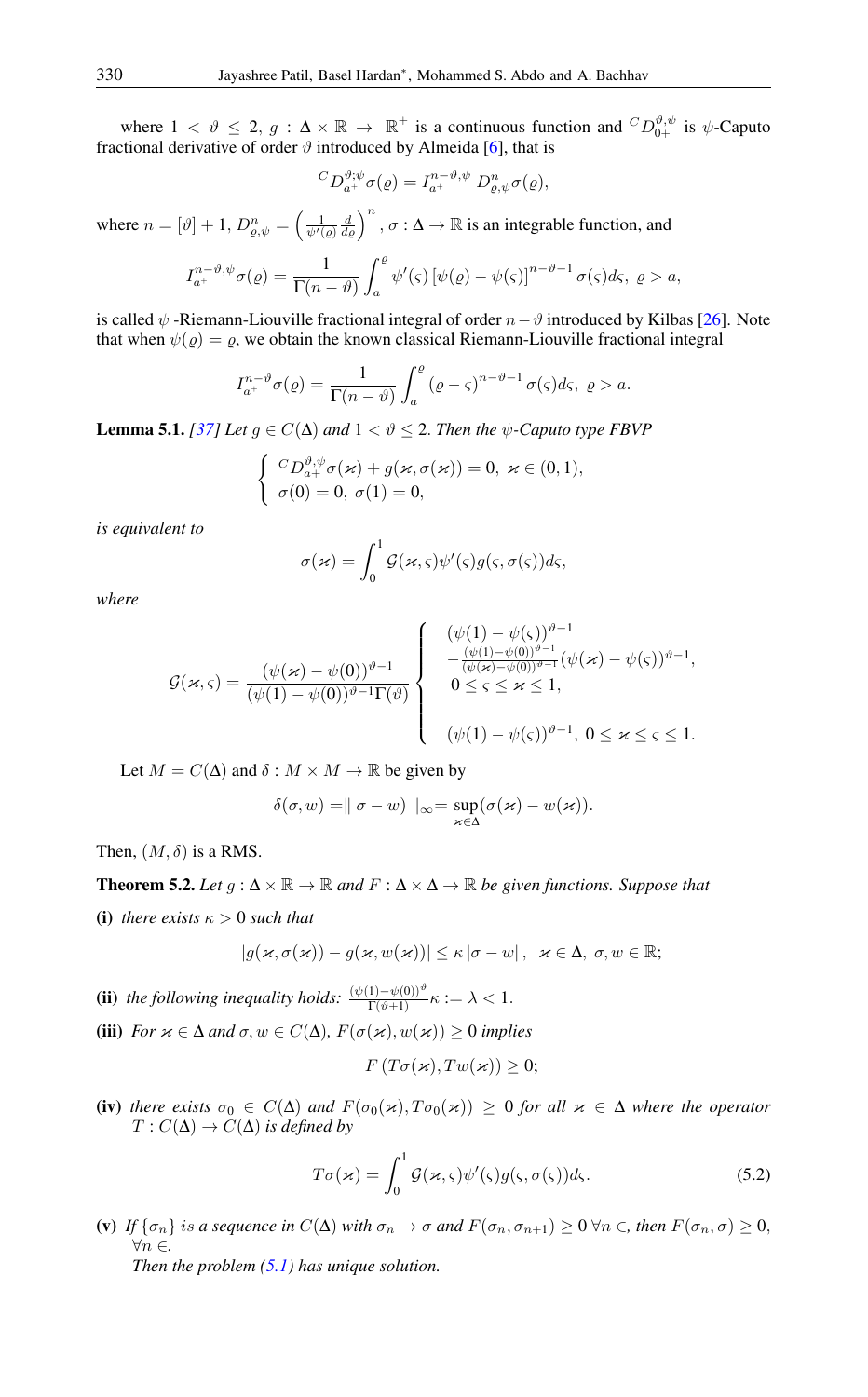*Proof.* By Lemma [5.1,](#page-12-0)  $\sigma \in C(\Delta)$  is a solution of [\(5.1\)](#page-11-1) if and only if  $\sigma$  is a solution of the integral equation  $\sigma(x) = \int_0^1 \mathcal{G}(x, \varsigma) \psi'(\varsigma) g(\varsigma, \sigma(\varsigma)) d\varsigma$ ,  $x \in \Delta$ . Define the operator T defined by [\(5.2\)](#page-12-1). We find a fixed point of T. Now, let  $\sigma, w \in C(\Delta)$  be such that  $F(\sigma(\kappa), w(\kappa)) \ge 0$ . On one hand we have

$$
|T\sigma(\varkappa) - Tw(\varkappa)| = \left| \int_0^1 \mathcal{G}(\varkappa, \varsigma) \psi'(\varsigma) g(\varsigma, \sigma(\varsigma)) d\varsigma - \int_0^1 \mathcal{G}(\varkappa, \varsigma) \psi'(\varsigma) g(\varsigma, w(\varsigma)) d\varsigma \right|
$$
  

$$
\leq \int_0^1 \mathcal{G}(\varkappa, \varsigma) \psi'(\varsigma) |g(\varsigma, \sigma(\varsigma)) - g(\varsigma, w(\varsigma)) |d\varsigma.
$$

By Lemma [5.1,](#page-12-0) for  $0 < x < \varsigma < 1$  we have

$$
\int_{0}^{1} \mathcal{G}(\varkappa, \varsigma) \psi'(\varsigma) d\varsigma = \frac{(\psi(\varkappa) - \psi(0))^{\vartheta - 1}}{(\psi(1) - \psi(0))^{\vartheta - 1} \Gamma(\vartheta)} \int_{0}^{1} (\psi(1) - \psi(\varsigma))^{\vartheta - 1} \psi'(\varsigma) d\varsigma
$$

$$
= \frac{(\psi(\varkappa) - \psi(0))^{\vartheta - 1}}{(\psi(1) - \psi(0))^{\vartheta - 1} \Gamma(\vartheta)} \left[ \frac{-(\psi(1) - \psi(\varsigma))^{\vartheta}}{\vartheta} \right]_{0}^{1}
$$

$$
\leq \frac{(\psi(1) - \psi(0))^{\vartheta - 1}}{(\psi(1) - \psi(0))^{\vartheta - 1} \Gamma(\vartheta + 1)} (\psi(1) - \psi(0))^{\vartheta}
$$

$$
= \frac{(\psi(1) - \psi(0))^{\vartheta}}{\Gamma(\vartheta + 1)}.
$$

For  $0 \lt \zeta \lt \varkappa \lt 1$ , same estimates can be proved in analogous way to the previous one. So we will omit it.

Using  $(i)$  and  $(ii)$ , we get

$$
|T\sigma(\varkappa) - Tw(\varkappa)| \leq \int_0^1 \mathcal{G}(\varkappa, \varsigma) \psi'(\varsigma) |g(\varsigma, \sigma(\varsigma)) - g(\varsigma, w(\varsigma))| d\varsigma
$$
  

$$
\leq \int_0^1 \mathcal{G}(\varkappa, \varsigma) \psi'(\varsigma) \kappa | \sigma(\varsigma) - w(\varsigma) | d\varsigma
$$
  

$$
\leq \frac{(\psi(1) - \psi(0))^{\vartheta}}{\Gamma(\vartheta + 1)} \kappa \| \sigma - w \|_{\infty} .
$$

That is,

$$
\|T\sigma-Tw\|_{\infty} \leq \lambda \|\sigma-w\|_{\infty},
$$

i.e.

$$
\delta(T\sigma,Tw) \leq \lambda \delta(\sigma,w) \leq \lambda \rho(\sigma,w)
$$

where

$$
\rho(\sigma, w) = \sup \left\{ \begin{array}{l} \frac{1}{s} \delta(\sigma, w), \frac{1}{s} \delta(\sigma, T\sigma), \frac{1}{s} \delta(w, Tw), \frac{\delta(\sigma, T\sigma)\delta(w, Tw)}{s + s\delta(\sigma, w)}, \frac{\delta(\sigma, T\sigma)\delta(w, Tw)}{s + s\delta(T\sigma, Tw)} \end{array} \right\}.
$$
  
Put,  $\alpha : C(\Delta) \times C(\Delta) \to [0, +\infty)$  and  $v : C(\Delta) \times C(\Delta) \to [0, +\infty)$  by

$$
\alpha(\sigma, w) = \begin{cases} 1 & F(\sigma(\vartheta), w(\vartheta)) \ge 0, \quad \vartheta \in \Delta, \\ 0 & else. \end{cases}
$$

and  $v(\sigma, w) = 1$  for all  $\sigma, w \in C(\Delta)$ . Now by condition (iii), we get

$$
\alpha(\sigma, w) \geq v(\sigma, w)
$$
  
\n
$$
\Rightarrow F(\sigma(\varsigma), w(\varsigma)) \geq 0
$$
  
\n
$$
\Rightarrow F(T\sigma(\varsigma), Tw(\varsigma)) \geq 0,
$$

which implies

$$
\alpha(T\sigma,Tw) \ge \upsilon(T\sigma,Tw).
$$

Thus, T is  $\alpha$ -admissible mapping. From (iv) there is  $\sigma_0 \in C(\Delta)$  such that  $\alpha(\sigma_0, T\sigma_0) \geq$  $v(\sigma_0, T\sigma_0)$ . Moreover, from (v), the condition (iii) of Corollary [4.3](#page-11-0) holds. Thus, all conditions of Corollary [4.3](#page-11-0) are satisfied. Hence, T has a unique fixed point. $\Box$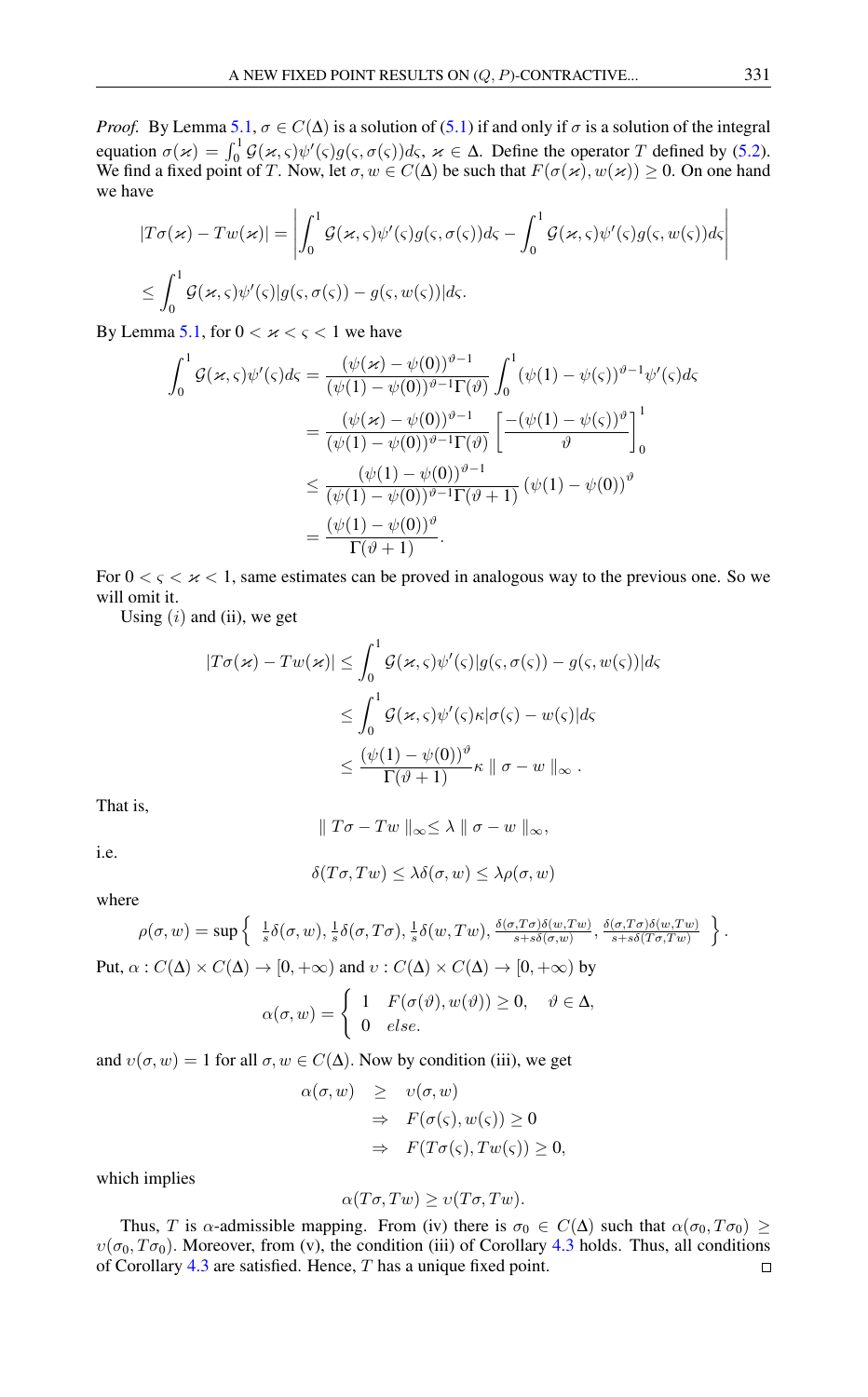### 6 Conclusion

Depending on previous works about fixed point results in generalized metric spaces, we have presented a new fixed point theorem by using the generalization  $(Q, P)$ - contractive mappings fulfilling  $\mu$ -admissibility under the condition of Hausdruff b-rectangular space with the invocation of C-functions. Some illustrative examples were introduced. In the end, we have applied Corollary [4.3](#page-11-0) to establish the existence of solution for the boundary value problem of a generalized fractional differential equation involving  $\psi$ -Caputo operator. The acquired results have extended and generalized some recent results in the literature.

### 7 Acknowledgement

The authors are thankful to the referees for the careful reading and their comments of the manuscript.

#### <span id="page-14-0"></span>References

- <span id="page-14-14"></span>[1] M. S. Abdo, S. K. Panchal, A. M. Saeed, Fractional boundary value problem with ψ-Caputo fractional derivative, *Proc. Math. Sci* 129(5), p 65 (2019).
- <span id="page-14-15"></span>[2] M. S. Abdo, A. G. Ibrahim, S. K. Panchal, Nonlinear implicit fractional differential equation involving ψ-Caputo fractional derivative, *Proc. Jangjeon Math. Soc* 22, 387–400 (2019).
- <span id="page-14-16"></span>[3] M. S. Abdo, S. T. Thabet, B. Ahmad, The existence and Ulam–Hyers stability results for ψ-Hilfer fractional integrodifferential equations, *J. Pseudo-Differ. Oper. Appl.* 11(4), 1757–1780 (2020).
- <span id="page-14-6"></span>[4] T. Abeljawad, K. Abodayeh, N. Mlaiki, On fixed point generalizations to partial b-metric spaces, *JoCAAA.* 19(5), 883–891 (2015).
- <span id="page-14-17"></span>[5] R. P. Agarwal, M. Benchohra, S. Hamani, A survey on existence results for boundary value problems of nonlinear fractional differential equations and inclusions, *Acta Appl. Math.* 109(3), 973-1033 (2010).
- <span id="page-14-18"></span>[6] R. Almeida, A Caputo fractional derivative of a function with respect to another function, *Commun. Nonlinear Sci. Numer. Simul.* 44, 460–481 (2017).
- <span id="page-14-19"></span>[7] R. Almeida, Fractional differential equations with mixed boundary conditions, *Bull. Malays. Math. Sci. Soc.* 42, 1687–1697 (2019).
- <span id="page-14-8"></span>[8] H. Alsulami, S. Chandok, M. Taoudi, T. Erhan, Some fixed point theorems for  $\alpha$ - $\psi$  rational type contractive mappings, *Fixed Point Theory Appl.* 2015(1),1-12 (2015).
- <span id="page-14-9"></span>[9] A. H. Ansari, Note on φ − ψ-contractive type mappings and related fixed point, *in the 2nd regional conference on mathematics and applications, Tonekabon, Iran, Payame Noor Univ.* 377380, 377–380 (2014).
- <span id="page-14-3"></span>[10] H. Aydi,C. Chen, E. Karapinar, Interpolative Ciric-Reich-Rus type contractions via the Branciari distance, *Mathematics* 7(1), p. 84 (2019).
- <span id="page-14-4"></span>[11] H. Aydi, N. Taş, N. Y. Özgür, N. Mlaiki, *Fixed-discs in rectangular metric spaces*, Symmetry, mdpi. 11 (2019) 13.
- <span id="page-14-1"></span>[12] S. Banach, Sur les oprations dans les ensembles abstraits et leur application aux quations intgrales, *Fundam. Math.* 3, 133–181 (1922).
- <span id="page-14-7"></span>[13] C. Bari, P. Vetro, Common fixed points in generalized metric spaces, *Appl. Math. Comput.* 218(13), 7322– 7325 (2012).
- <span id="page-14-2"></span>[14] A. Branciari, A fixed point theorem of Banach-Caccioppoli type on a class of generalized metric spaces, *Publ. Math. Debrecen.* 57, 31–37(2000).
- <span id="page-14-10"></span>[15] L. Budhia, H. Aydi, A. Ansari, D. Gopala, Some new fixed point results in rectangular metric spaces with an application to fractional-order functional differential equations, *Nonlinear Anal. Model. Control.* 25(4), 580–597 (2020).
- <span id="page-14-11"></span>[16] C. Chifu, G. Petrusel, Fixed point results for multivalued Hardy-Rogers contractions in b- metric spaces, *University of Nis, Serbia, Filmat.* 31(8), 2499–2507 (2017).
- <span id="page-14-13"></span>[17] K. Diethelm, *The analysis of fractional differential equations: An application-oriented exposition using differential operators of Caputo type*, Springer Science and Business Media, (2010).
- <span id="page-14-12"></span>[18] Z. Fadail, A. Ahmad, V. Ozturk V and S. Radenović, Some remarks on fixed point results of  $b_2$ -metric spaces, *Far East J. Math. Sci.* 97, 533–548 (2015).
- <span id="page-14-5"></span>[19] R. George, S.Radenovi´c, K. P. Reshma, S. Shukla, *Rectangular b-metric spaces and contraction principle*, J. Nonlinear Sci. Appl. 8(6), 1005–1013 (2015).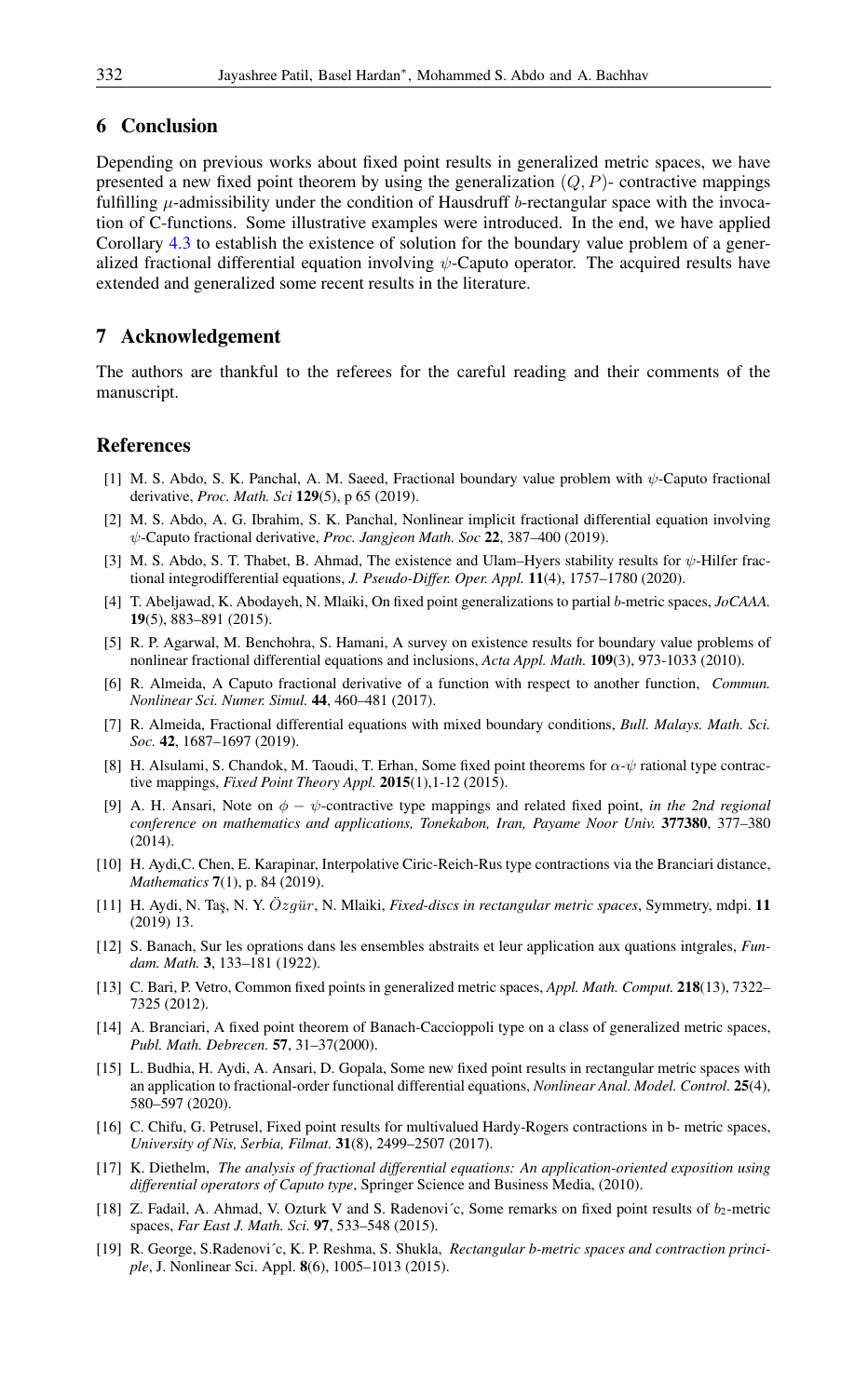- <span id="page-15-16"></span>[20] F. Jarad, T. Abdeljawad, Z.Hammouch, on a class of ordinary differential equations in the frame of Atangana-Baleanu fractional derivative, *Chaos Solitons Fractals.* 117, 16–20 (2018).
- <span id="page-15-10"></span>[21] Z. Kadelburg, S.Radenovic, Pata-type common fixed point results in b-metric and b-rectangular metric spaces, *J. Nonlinear Sci. Appl.* 8(6), 944–954 (2015).
- <span id="page-15-0"></span>[22] R. Kannan, Some results on fixed points, *Bull. Calcutta Math. Soc.* 60, 71–76 (1968).
- <span id="page-15-5"></span>[23] E. Karapinar, Discussion on contractions on generalized metric spaces, *in Abstr. Appl. Anal.* 8(2), 223–230  $(2014)$ .
- <span id="page-15-12"></span>[24] E. Karapinar, E. Samet, B: Generalized ( $\alpha-\psi$ )-contractive type mappings and related fixed point theorems with applications, *Abstr. Appl. Anal.* 2012, p. 18 (2012).
- <span id="page-15-13"></span>[25] M. S. Khan, M. Swaleh, S. Sessa, Fixed point theorems by altering distances between the points, *Bull. Aust. Math. Soc.* 30(1), 1–9(1984).
- <span id="page-15-14"></span>[26] A. A. Kilbas, H. M. Srivastava, J. J. Trujillo, *Theory and Applications of fractional differential equations*, North-Holland Mathematics Studies. Elsevier. Amsterdam, ( 2006).
- <span id="page-15-6"></span>[27] J. Patil, B .Hardan, M. S. Abdo, A. Chaudhari and A. Bachhav, Generalized Fractional Differential Equations by Using a Fixed Point Theorem for Generalized Contractive Type, *Dynamics of Continuous, Discrete and Impulsive Systems Series B: Applications and Algorithms*, 28(2), 77–88 (2021).
- <span id="page-15-7"></span>[28] J. Patil, B. Hardan, M.S. Abdo, A. Chaudhari, A fixed point theorem for Hardy-Rogers type on generalized fractional differential equations, *Advances in the Theory of Nonlinear Analysis and its Application*, 4(4), 407-420(2020).
- <span id="page-15-8"></span>[29] J. Patil, B. Hardan, A. Chaudhari, Approximate Fixed Points For n-linear functional by  $(\mu, \sigma)$ -nonexpansive mappings on *n*-Banach Spaces, *J. Math. Anal. Model.*, 1(1), 20-32 (2020) https://doi.org/10.48185/jmam.v1i1.23.
- <span id="page-15-11"></span>[30] S. Roshan, J. Parvaneh, V. Kadelburg, Z. Hussain, New fixed point results in b-rectangular metric spaces, *Nonlinear Anal. Model. Control* 21(5), 614–634 (2016).
- <span id="page-15-9"></span>[31] P. Salimi, A. Latif, N. Hussain, Modified  $\alpha - \psi$  -contractive mappings with applications, *Fixed Point Theory Appl.* 2013(1), p. 151 (2013).
- <span id="page-15-2"></span>[32] B.Samet, Discussion on: A fixed point theorem of Banach-Caccioppoli type on a class of generalized metric spaces by A. Branciari, *Publ. Math.* 76(4), 493–494 (2010).
- <span id="page-15-4"></span>[33] B.Samet, V. Vetro, P. Vetro, Fixed point theorems for α − ψ-contractive type mappings, *Nonlinear Anal., Theory Methods Appl.* 75, 2154–2165 (2012).
- <span id="page-15-15"></span>[34] S. Samko, A. Kilbas, O. Maricev, *Fractional Integrals and Derivatives*, Gordon & Breach, New York, (1993).
- <span id="page-15-3"></span>[35] S. Shukla, Partial Rectangular Metric Spaces and Fixed Point Theorems, *The Scientific World Journal* 2014, 7 pages(2014).
- <span id="page-15-1"></span>[36] N. Souayah, H. Aydi, T. Abdeljawad, N. Mlaiki, Best proximity point theorems on rectangular metric spaces endowed with a graph, *Axioms* 8(1), p.17 (2019).
- <span id="page-15-17"></span>[37] A. Seemab, M. U. Rehman,J. Alzabut, A. Hamdi A, On the existence of positive solutions for generalized fractional boundary value problems, *Bound. Value Probl.* 2019, p. 186 (2019).
- <span id="page-15-18"></span>[38] H. A. Wahash, S. K. Panchal, Positive Solutions For Generalized Caputo Fractional Differential Equations Using Lower And Upper Solutions Method, *J. Frac. Calc. and Nonlinear Sys.* 1(1), p. 1-12, (2020) https://doi.org/10.48185/jfcns.v1i1.78.
- <span id="page-15-19"></span>[39] H. A. Wahash, S. K. Panchal, Positive Solutions For Generalized Two-Term Fractional Differential Equations With Integral Boundary Conditions, *J. Math. Anal. Model.*, 1(1), p. 47-63 (2020) https://doi.org/10.48185/jmam.v1i1.35.

#### Author information

Jayashree Patil, Department of Mathematics, Vasantrao Naik Mahavidyalaya, Cidco, Aurangabad 431003, India.

E-mail: jv.patil29@gmail.com

Basel Hardan<sup>∗</sup> , Department of Mathematics, Dr. Babasaheb Ambedkar Marathwada University, Aurangabad 431004, India.

E-mail: bassil2003@gmail.com

Mohammed S. Abdo, Department of Mathematics, Hodeidah University, Al-Hodeidah, Yemen. E-mail: msabdo1977@gmail.com